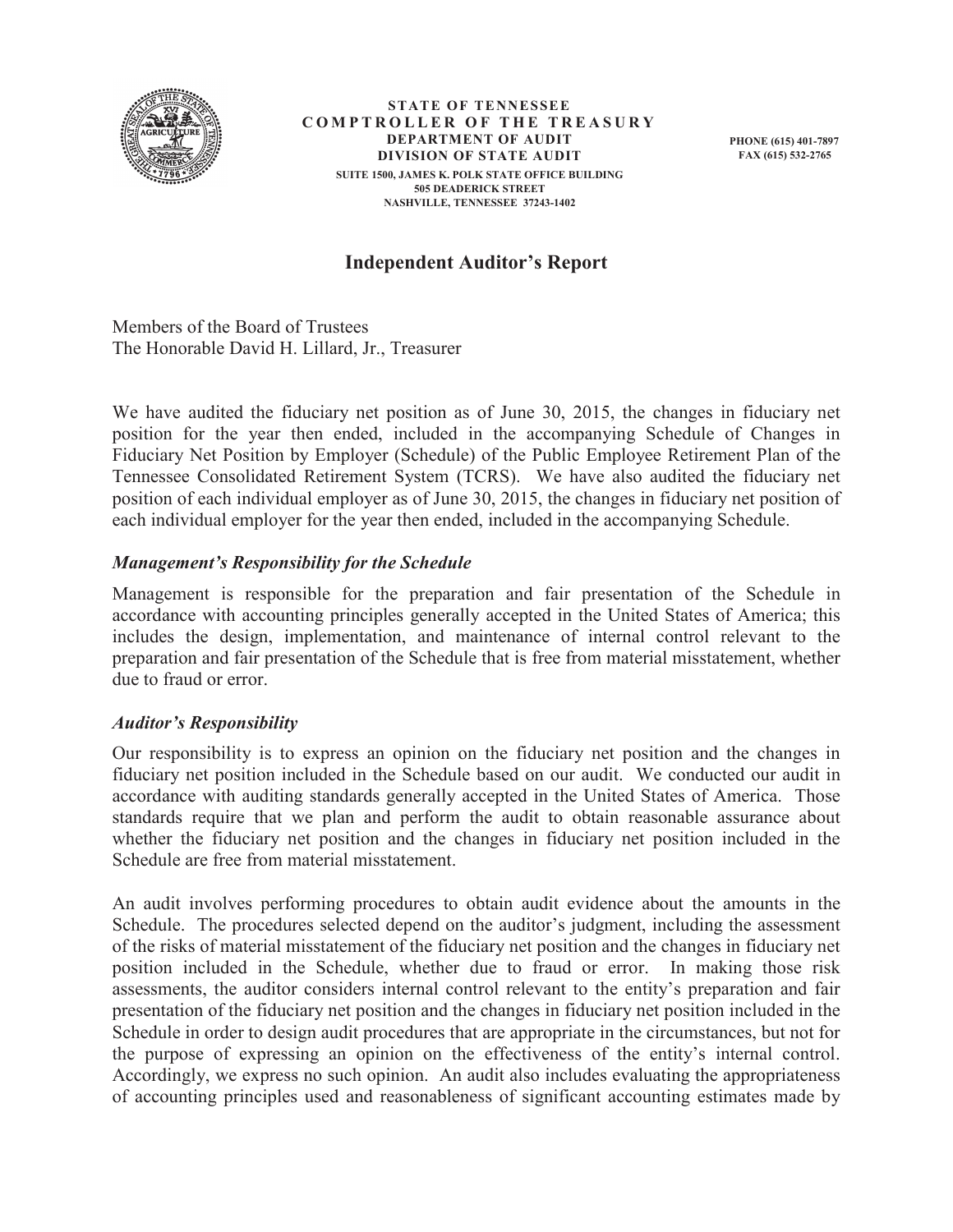management, as well as evaluating the overall presentation of the fiduciary net position and the changes in fiduciary net position included in the Schedule.

We believe that the audit evidence we have obtained is sufficient and appropriate to provide a basis for our audit opinion. Tennessee statutes, in addition to audit responsibilities, entrust certain other responsibilities to the Comptroller of the Treasury. Those responsibilities include serving as a member of the board of trustees of the TCRS. We do not believe that the Comptroller's service in this capacity affected our ability to conduct an independent audit of the Schedule.

## *Opinions*

In our opinion, the Schedule referred to above presents fairly, in all material respects, the fiduciary net position of the Public Employee Retirement Plan of the TCRS as of June 30, 2015, and the changes in fiduciary net position for the year then ended, in accordance with accounting principles generally accepted in the United States of America. Also, in our opinion, the Schedule referred to above presents fairly, in all material respects, the fiduciary net position of each individual employer as of June 30, 2015, and the changes in fiduciary net position of each individual employer for the year then ended, in accordance with accounting principles generally accepted in the United States of America.

## *Other Matter*

We have audited, in accordance with auditing standards generally accepted in the United States of America, the financial statements of the Tennessee Consolidated Retirement System as of and for the year ended June 30, 2015, and our report thereon, dated December 23, 2015, expressed an unmodified opinion on those financial statements.

### *Restriction on Use*

This report is intended solely for the information and use of the board of trustees for the Tennessee Consolidated Retirement System, management of the Tennessee Consolidated Retirement System, and the Public Employee Retirement Plan employers and their auditors and is not intended to be and should not be used by anyone other than these specified parties.

Separal U. Loreline

Deborah V. Loveless, CPA **Director** October 31, 2016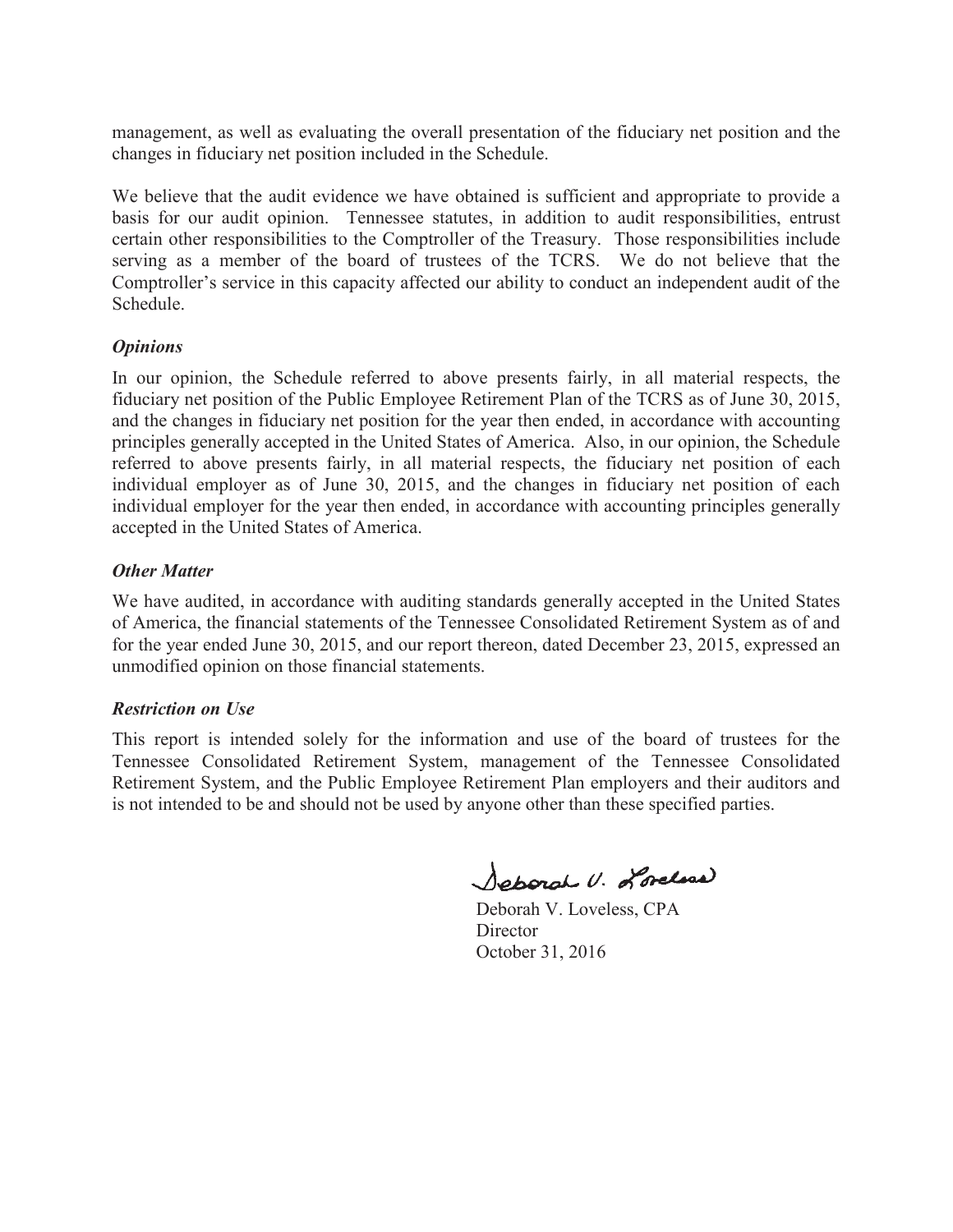|                |                                                                |                      | <b>Additions</b>     |                |        |                        |                          | <b>Deductions</b> |        |                         |                     | Net Position Restricted for Pension Benefits |                    |
|----------------|----------------------------------------------------------------|----------------------|----------------------|----------------|--------|------------------------|--------------------------|-------------------|--------|-------------------------|---------------------|----------------------------------------------|--------------------|
| Employer       |                                                                | Employer             | Employee             | Net Investment |        |                        | <b>Pension Benefits,</b> | Administrative    |        |                         | <b>Net Increase</b> |                                              |                    |
| Code           | Employer                                                       | <b>Contributions</b> | <b>Contributions</b> | Income         | Other  | <b>Total Additions</b> | <b>Including Refunds</b> | Expenses          | Other  | <b>Total Deductions</b> | (Decrease)          | <b>Beginning of Year</b>                     | <b>End of Year</b> |
| 85050 Adams    |                                                                | 26,140               | 16,317               | 28,548         | ×.     | 71,005                 | (27, 260)                | (406)             | $\sim$ | (27, 666)               | 43,339              | 919,516                                      | 962,855            |
| 83910 Alamo    |                                                                | 96,730               | 65,535               | 119,443        | ٠      | 281,708                | (79, 194)                | (2, 599)          |        | (81, 793)               | 199,915             | 3,840,029                                    | 4,039,944          |
| 89570 Alcoa    |                                                                | 1,902,848            | $\sim$               | 931,379        | $\sim$ | 2,834,227              | (798, 854)               | (12, 952)         | $\sim$ | (811, 806)              | 2,022,421           | 29,764,986                                   | 31,787,407         |
| 89571 Alcoa    |                                                                | 3,019                | ٠.                   | 29             |        | 3,048                  | $\sim$                   | (89)              |        | (89)                    | 2,959               | $\sim$                                       | 2,959              |
|                | 83920 Alpha-Talbott Utility District                           | 60,664               | $\sim$               | 70,939         | $\sim$ | 131,603                | (50, 540)                | (548)             |        | (51,088)                | 80,515              | 2,298,549                                    | 2,379,064          |
|                | 83720 Anderson County                                          | 1,611,660            | 1,121,723            | 2,027,661      |        | 4,761,044              | (3,006,821)              | (36, 172)         |        | (3,042,993)             | 1,718,051           | 65,983,924                                   | 67,701,975         |
|                | Anderson County Economic                                       |                      |                      |                |        |                        |                          |                   |        |                         |                     |                                              |                    |
|                | 81230 Development Association                                  | 19,016               | 5,354                | 8,686          |        | 33,056                 | (3,606)                  | (51)              |        | (3, 657)                | 29,399              | 271,708                                      | 301,107            |
|                | 81630 Anderson County Water Authority                          | 85,182               | 71,962               | 46,425         |        | 203,569                | (28, 914)                | (1,624)           |        | (30, 538)               | 173,031             | 1,453,539                                    | 1,626,570          |
|                | 87630 Argie Cooper Public Library                              | 106                  | 6,640                | 14,630         |        | 21,376                 | (21, 780)                | (213)             | $\sim$ | (21, 993)               | (617)               | 482,620                                      | 482,003            |
|                | 80333 Arlington Community Schools                              | 262,260              | 141,457              | 6,140          |        | 409,857                | (127)                    | (4, 842)          | $\sim$ | (4, 969)                | 404,888             |                                              | 404,888            |
|                | 89490 Arthur-Shawnee Utility District                          | 34,372               | 25,697               | 28,455         | ×.     | 88,524                 | (25, 079)                | (711)             |        | (25, 790)               | 62,734              | 900,796                                      | 963,530            |
|                | 80800 Ashland City                                             | 133,701              | 117,281              | 152,285        |        | 403,267                | (102, 407)               | (2, 963)          |        | (105, 370)              | 297,897             | 4,871,686                                    | 5,169,583          |
|                | 88650 Association Of County Mayors                             | $\sim$               | $\sim$               | 18,321         |        | 18,321                 | (674)                    | (51)              | $\sim$ | (725)                   | 17,596              | 595,207                                      | 612,803            |
|                | 83650 Athens City Schools                                      | 158,450              | 95,605               | 196,626        |        | 450,681                | (284, 381)               | (4, 335)          | $\sim$ | (288, 716)              | 161,965             | 6,401,447                                    | 6,563,412          |
| 89540 Atoka    |                                                                | 113,949              | 76,992               | 60,518         | $\sim$ | 251,459                | (39, 114)                | (1, 966)          | $\sim$ | (41,080)                | 210,379             | 1,888,827                                    | 2,099,206          |
| 88340 Atwood   |                                                                | ×                    | 2,176                | 5,840          | ×.     | 8,016                  | (4, 176)                 | (51)              | $\sim$ | (4, 227)                | 3,789               | 190,622                                      | 194,411            |
|                | 81110 Baileyton                                                | 10,216               | 8,747                | 8,073          | $\sim$ | 27,036                 | (2,460)                  | (254)             | $\sim$ | (2, 714)                | 24,322              | 253,314                                      | 277,636            |
|                | 81332 Bartlett Board of Education<br>Hybrid with Cost Controls | 4,840                | 6,049                | 183            |        | 11,072                 | $\sim$                   | (99)              |        | (99)                    | 10,973              | $\sim$                                       | 10,973             |
|                | 80332 Bartlett City Board of Education                         | 655,197              | 353,386              | 16,348         |        | 1,024,931              | (124)                    | (12, 132)         |        | (12, 256)               | 1,012,675           |                                              | 1,012,675          |
| 81490 Baxter   |                                                                | 15,655               | 23,022               | 10,887         |        | 49,564                 | $\sim$                   | (711)             |        | (711)                   | 48,853              | 334,481                                      | 383,334            |
|                | 80760 Bedford County<br>Beech River Watershed                  | 855,335              | 814,438              | 1,612,760      | $\sim$ | 3,282,533              | (2, 176, 520)            | (30, 951)         | $\sim$ | (2, 207, 471)           | 1,075,062           | 52,637,268                                   | 53,712,330         |
|                | 81030 Development Authority                                    | 19,519               | $\sim$               | 17,125         |        | 36,644                 | (63, 752)                | (51)              | $\sim$ | (63, 803)               | (27, 159)           | 578,128                                      | 550,969            |
|                | 87710 Belle Meade                                              | 91,490               | 203                  | 113,900        | $\sim$ | 205,593                | (172, 212)               | (1, 360)          | $\sim$ | (173, 572)              | 32,021              | 3,739,175                                    | 3,771,196          |
| 87470 Bells    |                                                                | 108,744              | 50,345               | 97,997         | ×.     | 257,086                | (93, 224)                | (1, 776)          | $\sim$ | (95,000)                | 162,086             | 3, 157, 332                                  | 3,319,418          |
| 89300 Benton   |                                                                | 48,045               | 28,097               | 40,921         | $\sim$ | 117,063                | (44, 869)                | (711)             | $\sim$ | (45, 580)               | 71,483              | 1,313,388                                    | 1,384,871          |
|                | 83063 Benton County                                            | 519,956              | 394,506              | 565,945        |        | 1,480,407              | (662, 762)               | (14, 340)         | $\sim$ | (677, 102)              | 803,305             | 18, 256, 689                                 | 19,059,994         |
|                | 89840 Big Creek Utility District                               | 44,813               | $\sim$               | 18,991         | ×.     | 63,804                 | (4, 340)                 | (508)             | $\sim$ | (4, 848)                | 58,956              | 596,628                                      | 655,584            |
|                | 89090 Big Sandy                                                | 10,069               | 7,415                | 13,534         | $\sim$ | 31,018                 | (17, 761)                | (295)             |        | (18, 056)               | 12,962              | 440,263                                      | 453,225            |
|                | 87411 Bledsoe County                                           | 496,981              | 300,511              | 467,027        | $\sim$ | 1,264,519              | (635, 980)               | (12, 566)         | $\sim$ | (648, 546)              | 615,973             | 15,065,231                                   | 15,681,204         |
|                | 87752 Bloomingdale Utility District                            | 63,676               | 24,971               | 57,116         | ×,     | 145,763                | (83, 382)                | (609)             |        | (83, 991)               | 61,772              | 1,852,097                                    | 1,913,869          |
|                | 83512 Blount County                                            | 3,552,107            | 1,486,716            | 3,221,836      | ×.     | 8,260,659              | (4, 220, 884)            | (43, 044)         | $\sim$ | (4, 263, 928)           | 3,996,731           | 104, 165, 963                                | 108, 162, 694      |
|                | <b>Blount County Fire Protection</b>                           |                      |                      |                |        |                        |                          |                   |        |                         |                     |                                              |                    |
| 89720 District |                                                                | 44,130               | 37,590               | 42,205         | $\sim$ | 123,925                | (43, 943)                | (964)             |        | (44, 907)               | 79,018              | 1,351,950                                    | 1,430,968          |
|                | 87440 Blount County Library System                             | 2,162                | 35,729               | 85,685         |        | 123,576                | (89, 190)                | (1,035)           |        | (90, 225)               | 33,351              | 2,808,238                                    | 2,841,589          |
|                | 87850 Bluff City                                               | 37,386               | 30,342               | 30,206         |        | 97,934                 | (36, 121)                | (873)             |        | (36, 994)               | 60,940              | 965,359                                      | 1,026,299          |
|                | Board of Education of Millington                               |                      |                      |                |        |                        |                          |                   |        |                         |                     |                                              |                    |
| 80331 City SC  |                                                                | 182,233              | 90,476               | 4,119          | $\sim$ | 276,828                | (1,005)                  | (4, 222)          |        | (5, 227)                | 271,601             |                                              | 271,601            |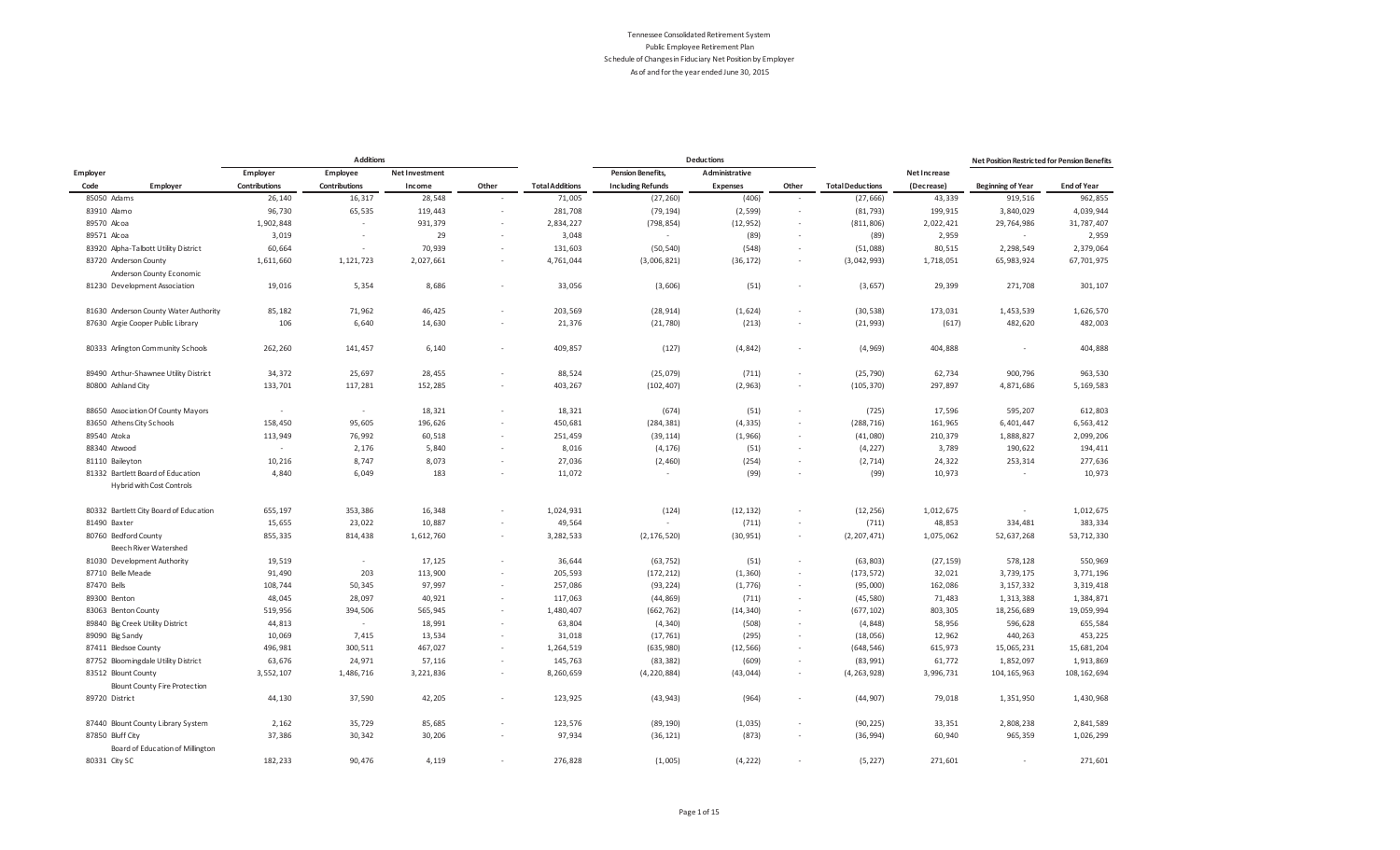|                 |                                                                |               | <b>Additions</b> |                |        |                        |                          | <b>Deductions</b> |        |                         |              | Net Position Restricted for Pension Benefits |                    |
|-----------------|----------------------------------------------------------------|---------------|------------------|----------------|--------|------------------------|--------------------------|-------------------|--------|-------------------------|--------------|----------------------------------------------|--------------------|
| Employer        |                                                                | Employer      | Employee         | Net Investment |        |                        | <b>Pension Benefits,</b> | Administrative    |        |                         | Net Increase |                                              |                    |
| Code            | Employer                                                       | Contributions | Contributions    | Income         | Other  | <b>Total Additions</b> | <b>Including Refunds</b> | <b>Expenses</b>   | Other  | <b>Total Deductions</b> | (Decrease)   | <b>Beginning of Year</b>                     | <b>End of Year</b> |
| 83690 Bolivar   |                                                                | 466,410       | 4,443            | 412,485        |        | 883,338                | (528, 736)               | (3, 744)          |        | (532, 480)              | 350,858      | 13,404,162                                   | 13,755,020         |
|                 | 81390 Bondecroft Utility District                              | 27,521        | $\sim$           | 11,756         |        | 39,277                 | (9,616)                  | (305)             |        | (9, 921)                | 29,356       | 372,891                                      | 402,247            |
| 88110 Bradford  |                                                                | 15,813        | 13,679           | 6,579          |        | 36,071                 | (8, 576)                 | (416)             |        | (8,992)                 | 27,079       | 203,352                                      | 230,431            |
|                 | 87420 Bradford Special School District                         | $\sim$        | 39,755           | 78,316         | ×      | 118,071                | (88, 579)                | (1,989)           | $\sim$ | (90, 568)               | 27,503       | 2,571,332                                    | 2,598,835          |
|                 | 87110 Bradley County                                           | 3,608,613     | $\sim$           | 2,504,725      | $\sim$ | 6, 113, 338            | (2, 751, 817)            | (40, 743)         | $\sim$ | (2, 792, 560)           | 3,320,778    | 80,916,730                                   | 84, 237, 508       |
|                 | Bradley-Cleveland Community                                    |               |                  |                |        |                        |                          |                   |        |                         |              |                                              |                    |
|                 | 87910 Services Agency                                          | 24,094        | 16,640           | 33,843         |        | 74,577                 | (62, 725)                | (558)             | $\sim$ | (63, 283)               | 11,294       | 1, 110, 112                                  | 1,121,406          |
|                 | 83220 Brentwood                                                | 2,329,112     | 141,959          | 1,454,368      |        | 3,925,439              | (1,074,254)              | (12, 514)         |        | (1,086,768)             | 2,838,671    | 46,397,707                                   | 49, 236, 378       |
| 81240 Brighton  |                                                                | 26,420        | 26,741           | 16,839         |        | 70,000                 | (20, 172)                | (720)             |        | (20, 892)               | 49,108       | 530,644                                      | 579,752            |
| 80030 Bristol   |                                                                | 2,643,859     | 121,429          | 2, 151, 017    |        | 4,916,305              | (3, 405, 632)            | (20, 982)         | $\sim$ | (3, 426, 614)           | 1,489,691    | 70, 171, 014                                 | 71,660,705         |
| 80036 Bristol   |                                                                | 1,210         | 2,203            | 51             |        | 3,464                  | $\sim$                   | (99)              |        | (99)                    | 3,365        | $\epsilon$                                   | 3,365              |
|                 | 80033 Bristol Housing Authority                                | 77,292        | $\sim$           | 57,838         |        | 135,130                | (76, 389)                | (761)             |        | (77, 150)               | 57,980       | 1,877,850                                    | 1,935,830          |
|                 | <b>Bristol Tennessee Essential</b>                             |               |                  |                |        |                        |                          |                   |        |                         |              |                                              |                    |
| 80032 Services  |                                                                | 637,544       | 244,832          | 550,229        |        | 1,432,605              | (1, 141, 657)            | (3, 359)          |        | (1, 145, 016)           | 287,589      | 17,996,454                                   | 18,284,043         |
|                 | 80090 Brownsville                                              | 264,869       | 217,826          | 340,232        |        | 822,927                | (545, 814)               | (6, 141)          |        | (551, 955)              | 270,972      | 11,081,456                                   | 11,352,428         |
|                 | 88450 Byrdstown                                                | 41,209        | 20,028           | 39,757         |        | 100,994                | (81, 288)                | (609)             | $\sim$ | (81, 897)               | 19,097       | 1,301,190                                    | 1,320,287          |
|                 | 81620 Cagle Fredonia Utility District                          | $\sim$        | 2,817            | 5,633          |        | 8,450                  | $\sim$                   | (102)             |        | (102)                   | 8,348        | 181,512                                      | 189,860            |
| 88020 Camden    |                                                                | 119,550       | 95,488           | 226,137        |        | 441,175                | (201, 918)               | (2, 719)          |        | (204, 637)              | 236,538      | 7,345,626                                    | 7,582,164          |
|                 | 84030 Campbell County                                          | 784,124       | 643,784          | 1,188,288      |        | 2,616,196              | (1, 831, 737)            | (24, 313)         |        | (1, 856, 050)           | 760,146      | 38,787,414                                   | 39,547,560         |
|                 | Campbell County Emergency                                      |               |                  |                |        |                        |                          |                   |        |                         |              |                                              |                    |
|                 | 89370 Communications District                                  | 28,151        | 16,123           | 25,990         |        | 70,264                 | (900)                    | (457)             |        | (1, 357)                | 68,907       | 822,394                                      | 891,301            |
|                 | 83470 Cannon County                                            | 418,337       | 245,660          | 375,154        | ×.     | 1,039,151              | (529, 698)               | (10, 271)         |        | (539, 969)              | 499,182      | 12, 118, 749                                 | 12,617,931         |
|                 | 83680 Carroll County                                           | 553,936       | 341,520          | 584,802        |        | 1,480,258              | (755, 226)               | (12, 252)         |        | (767, 478)              | 712,780      | 18,917,727                                   | 19,630,507         |
|                 | 83687 Carroll County Commissioners<br>Carroll County Emergency | 9,492         | 708              | 3,393          |        | 13,593                 | (2, 215)                 | (457)             |        | (2, 672)                | 10,921       | 106,396                                      | 117,317            |
|                 | 89630 Communications Disrict                                   | 7,279         | 3,463            | 8,150          | ٠      | 18,892                 | (17, 647)                | (102)             |        | (17, 749)               | 1,143        | 268,151                                      | 269,294            |
|                 | 83180 Carter County<br>Carter County Emergency                 | 1,799,438     | 258,553          | 1,273,583      |        | 3,331,574              | (2,047,102)              | (28, 327)         | $\sim$ | (2,075,429)             | 1,256,145    | 41, 351, 157                                 | 42,607,302         |
|                 | 83186 Communications District                                  | 75,696        | $\sim$           | 27,876         | ×.     | 103,572                | (21, 055)                | (914)             | $\sim$ | (21, 969)               | 81,603       | 885,106                                      | 966,709            |
|                 | 89990 Carter County Tomorrow                                   | 6,631         | 3,713            | 2,003          |        | 12,347                 | (1, 574)                 | (41)              |        | (1, 615)                | 10,732       | 60,722                                       | 71,454             |
| 88100 Carthage  |                                                                | 97,296        | 53,518           | 111,931        | $\sim$ | 262,745                | (165, 200)               | (1, 442)          |        | (166, 642)              | 96,103       | 3,642,140                                    | 3,738,243          |
| 89060 Caryville |                                                                | 38,507        | 17,811           | 31,684         |        | 88,002                 | (57, 540)                | (558)             | $\sim$ | (58,098)                | 29,904       | 1,029,624                                    | 1,059,528          |
|                 | Castalian Springs-Bethpage Utility                             |               |                  |                |        |                        |                          |                   |        |                         |              |                                              |                    |
| 81370 District  |                                                                | 22,570        | 12,838           | 13,276         |        | 48,684                 | (3,808)                  | (355)             |        | (4, 163)                | 44,521       | 416,698                                      | 461,219            |
|                 | 88010 Centerville                                              | 208,241       | 92,224           | 179,688        |        | 480,153                | (409, 292)               | (2, 770)          |        | (412, 062)              | 68,091       | 5,889,984                                    | 5,958,075          |
|                 | 89420 Charleston                                               | 208           | 5,139            | 7,196          |        | 12,543                 | (12, 932)                | (254)             | $\sim$ | (13, 186)               | (643)        | 237,542                                      | 236,899            |
|                 | 89830 Charlotte                                                | 24,018        | 12,143           | 21,262         |        | 57,423                 | (25, 576)                | (305)             | $\sim$ | (25, 881)               | 31,542       | 685,166                                      | 716,708            |
|                 | 83350 Cheatham County                                          | 783,645       | 675,582          | 1,109,859      |        | 2,569,086              | (1, 560, 128)            | (21, 907)         |        | (1, 582, 035)           | 987,051      | 36,083,635                                   | 37,070,686         |
|                 | 87670 Chester County                                           | 492,541       | 323,977          | 531,188        |        | 1,347,706              | (842, 490)               | (13, 551)         |        | (856, 041)              | 491,665      | 17,278,534                                   | 17,770,199         |
|                 | <b>Chester County Emergency</b>                                |               |                  |                |        |                        |                          |                   |        |                         |              |                                              |                    |
|                 | 81881 Communications District                                  | 3,293         | 2,679            | 312            |        | 6,284                  | $\sim$                   | (92)              |        | (92)                    | 6,192        | 7,197                                        | 13,389             |
|                 | 81580 Chuckey Utility District                                 | 26,915        | 15,703           | 23,895         |        | 66,513                 | (69, 942)                | (406)             |        | (70, 348)               | (3, 835)     | 791,264                                      | 787,429            |
|                 | 88310 Church Hill                                              | 125,323       | 58,438           | 113,128        |        | 296,889                | (145, 347)               | (1, 532)          | $\sim$ | (146, 879)              | 150,010      | 3,647,681                                    | 3,797,691          |
|                 | 81410 Citizens Gas Utility District                            | 215,339       | 86,161           | 100,592        |        | 402,092                | (175, 167)               | (1, 969)          |        | (177, 136)              | 224,956      | 3,218,597                                    | 3,443,553          |
|                 | 87880 Claiborne County                                         | 507,315       | 457,428          | 1,416,525      |        | 2,381,268              | (3, 114, 892)            | (23, 931)         | $\sim$ | (3, 138, 823)           | (757, 555)   | 47,071,782                                   | 46, 314, 227       |
|                 | Claiborne County Emergency                                     |               |                  |                |        |                        |                          |                   |        |                         |              |                                              |                    |
|                 | 89580 Communications District                                  | 14,556        | 17,084           | 16,101         |        | 47,741                 | (1, 847)                 | (558)             |        | (2, 405)                | 45,336       | 509,749                                      | 555,085            |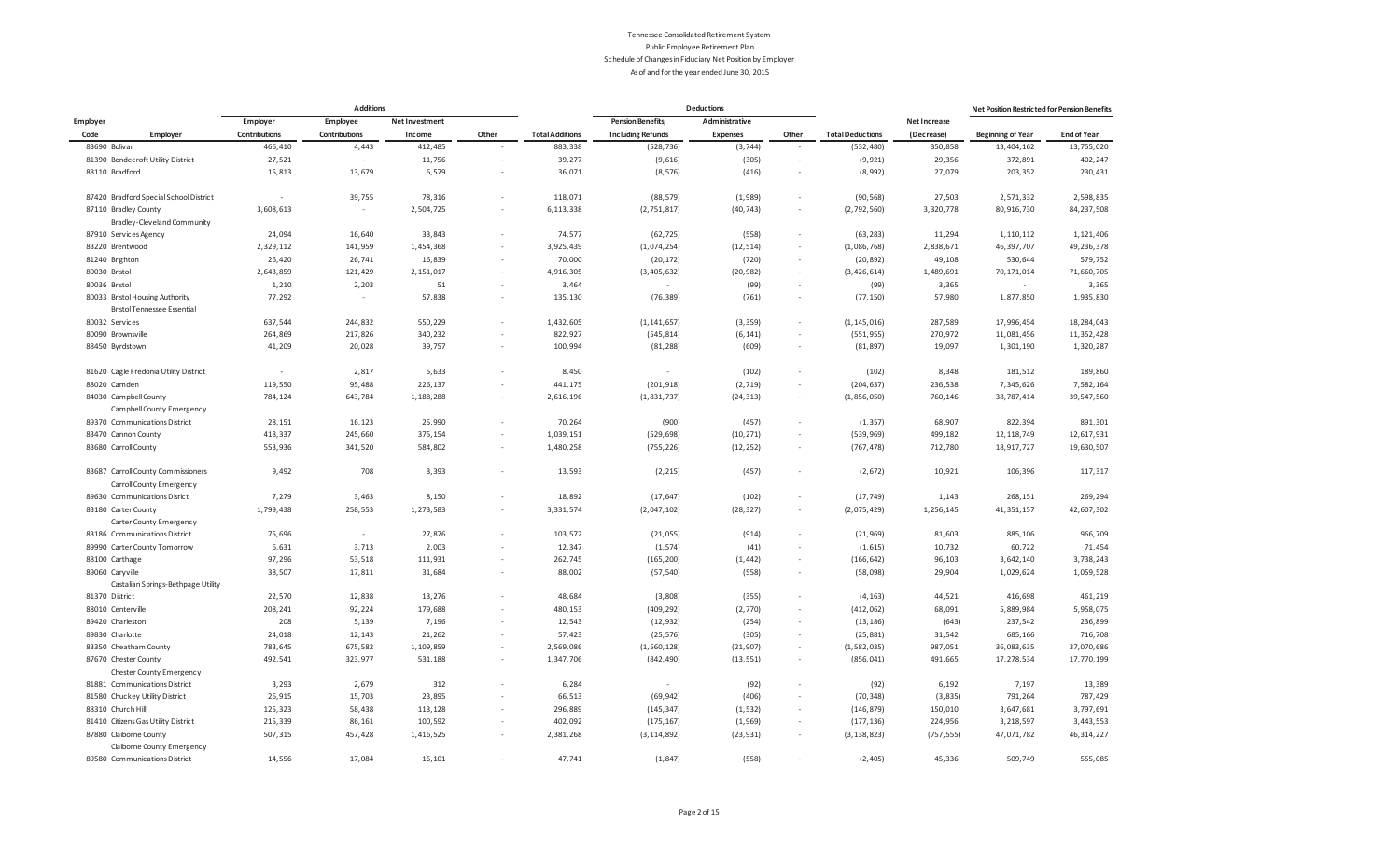|                                                                                     |                          | <b>Additions</b> |                   |                          |                        |                          | <b>Deductions</b> |                                    |                          |                      | Net Position Restricted for Pension Benefits |                         |
|-------------------------------------------------------------------------------------|--------------------------|------------------|-------------------|--------------------------|------------------------|--------------------------|-------------------|------------------------------------|--------------------------|----------------------|----------------------------------------------|-------------------------|
| Employer                                                                            | Employer                 | Employee         | Net Investment    |                          |                        | <b>Pension Benefits,</b> | Administrative    |                                    |                          | Net Increase         |                                              |                         |
| Code<br>Employer                                                                    | Contributions            | Contributions    | Income            | Other                    | <b>Total Additions</b> | <b>Including Refunds</b> | <b>Expenses</b>   | Other                              | <b>Total Deductions</b>  | (Decrease)           | <b>Beginning of Year</b>                     | <b>End of Year</b>      |
| 88900 Clarksville                                                                   | 7,587,370                | $\sim$           | 4,322,937         | ×.                       | 11,910,307             | (5,840,669)              | (57, 140)         |                                    | (5, 897, 809)            | 6,012,498            | 139,501,310                                  | 145, 513, 808           |
| 80210 Clarksville Memorial Hospital                                                 | $\overline{\phantom{a}}$ | $\sim$           | 1,201,653         | $\overline{\phantom{a}}$ | 1,201,653              | (2,036,897)              |                   |                                    | (2,036,897)              | (835, 244)           | 40,034,339                                   | 39, 199, 095            |
| Clarksville-Montgomery County                                                       |                          |                  |                   |                          |                        |                          |                   |                                    |                          |                      |                                              |                         |
| 82050 Library                                                                       | 112,299                  | 658              | 72,072            | $\overline{\phantom{a}}$ | 185,029                | (83, 159)                | (1,045)           |                                    | (84, 204)                | 100,825              | 2,330,389                                    | 2,431,214               |
| Clarksville-Montgomery County                                                       |                          |                  |                   |                          |                        |                          |                   |                                    |                          |                      |                                              |                         |
| 87330 Regional Planning Commission                                                  | 28,579                   | 495              | 95,364            |                          | 124,438                | (99, 418)                | (508)             |                                    | (99, 926)                | 24,512               | 3, 130, 545                                  | 3, 155, 057             |
| 80682 Clay County                                                                   | 249,053                  | 175,737          | 233,484           | ×.                       | 658,274                | (359, 622)               | (8, 179)          | ٠                                  | (367, 801)               | 290,473              | 7,544,053                                    | 7,834,526               |
| 80970 Cleveland City<br>Cleveland-Bradley County<br><b>Emergency Communications</b> | 5,321,904                | 186              | 3,287,610         |                          | 8,609,700              | (4, 482, 162)            | (34, 427)         | $\sim$                             | (4, 516, 589)            | 4,093,111            | 106, 218, 961                                | 110, 312, 072           |
| 89140 District                                                                      | 80,981                   | $\sim$           | 68,963            |                          | 149,944                | (28, 385)                | (1, 553)          |                                    | (29, 938)                | 120,006              | 2,213,624                                    | 2,333,630               |
| 88940 Clifton City Of                                                               | 29,518                   | 23,171           | 41,428            |                          | 94,117                 | (29, 619)                | (650)             |                                    | (30, 269)                | 63,848               | 1,333,890                                    | 1,397,738               |
| Clinch Powell Educational                                                           |                          |                  |                   |                          |                        |                          |                   |                                    |                          |                      |                                              |                         |
| 83830 Cooperative                                                                   | 245,750                  | 121,541          | 254,876           | ٠                        | 622,167                | (218, 260)               | (5,828)           |                                    | (224, 088)               | 398,079              | 8,203,800                                    | 8,601,879               |
| 80140 Clinton                                                                       | 571,257<br>25,638        | 260,308<br>8,902 | 574,400<br>31,107 | ×.<br>٠                  | 1,405,965<br>65,647    | (797, 372)<br>(113, 701) | (7, 156)<br>(254) | $\overline{\phantom{a}}$<br>$\sim$ | (804, 528)<br>(113, 955) | 601,437<br>(48, 308) | 18,668,881<br>1,049,664                      | 19,270,318<br>1,001,356 |
| 80141 Clinton Housing Authority                                                     |                          |                  |                   |                          |                        |                          |                   |                                    |                          |                      |                                              | 40, 299, 997            |
| 88300 Cocke County                                                                  | 1,308,654                | 546,195          | 1,203,056         |                          | 3,057,905              | (1,641,519)              | (23,099)          | $\sim$                             | (1,664,618)              | 1,393,287            | 38,906,710                                   |                         |
| Cocke County Emergency<br>81610 Communications District                             | 10,527                   | 5,624            | 4,621             | ×.                       | 20,772                 | $\sim$                   | (162)             | $\sim$                             | (162)                    | 20,610               | 142,065                                      | 162,675                 |
|                                                                                     |                          |                  |                   |                          |                        |                          |                   |                                    |                          |                      |                                              |                         |
| 81140 Cocke County Partnership Inc                                                  | 7,232                    | 7,232            | 10,069            | ä,                       | 24,533                 | (15, 219)                | (193)             |                                    | (15, 412)                | 9,121                | 327,712                                      | 336,833                 |
| 84003 Coffee County                                                                 | 1, 110, 181              | 673,024          | 1,215,059         | $\sim$                   | 2,998,264              | (1,490,656)              | (22, 769)         | $\sim$                             | (1, 513, 425)            | 1,484,839            | 39, 260, 364                                 | 40,745,203              |
| 87870 Collegedale                                                                   | 316,319                  | 338              | 186,966           |                          | 503,623                | (189, 448)               | (2, 721)          | $\overline{\phantom{a}}$           | (192, 169)               | 311,454              | 6,008,271                                    | 6,319,725               |
| 88860 Collierville                                                                  | $\sim$                   | $\sim$           | 160,565           | $\sim$                   | 160,565                | (66, 240)                | (558)             |                                    | (66, 798)                | 93,767               | 5,246,748                                    | 5,340,515               |
| 88861 Collierville Board of Education                                               | 473,757                  | 255,533          | 11,095            | 878                      | 741,263                | (192)                    | (9, 499)          | $\epsilon$                         | (9,691)                  | 731,572              |                                              | 731,572                 |
| 88862 Collierville Schools Hybrid with<br>Cost Controls                             | $\sim$                   | 23,680           | 294               |                          | 23,974                 | ٠                        | (367)             | (4, 285)                           | (4, 652)                 | 19,322               |                                              | 19,322                  |
| 88760 Collinwood                                                                    | 31,328                   | 18,670           | 27,458            |                          | 77,456                 | (23, 754)                | (508)             | $\overline{\phantom{a}}$           | (24, 262)                | 53,194               | 878,655                                      | 931,849                 |
| Consolidated Utility District Of                                                    |                          |                  |                   |                          |                        |                          |                   |                                    |                          |                      |                                              |                         |
| 88190 Rutherford County                                                             | 408,725                  | 172,750          | 212,375           |                          | 793,850                | (132, 562)               | (3, 471)          |                                    | (136, 033)               | 657,817              | 6,672,766                                    | 7,330,583               |
| 83000 Cookeville                                                                    | 3,098,708                | 64,305           | 3,248,066         | ×.                       | 6,411,079              | (4, 577, 856)            | (20, 940)         | $\overline{\phantom{a}}$           | (4, 598, 796)            | 1,812,283            | 106, 177, 777                                | 107,990,060             |
| 87380 Cookeville Housing Authority<br>Cookeville Regional Medical                   | 143,581                  | $\sim$           | 95,826            | ×.                       | 239,407                | (160, 313)               | (1, 259)          | $\sim$                             | (161, 572)               | 77,835               | 3,120,345                                    | 3, 198, 180             |
| 89530 Center Authority                                                              | 2,837,650                | $\sim$           | 2,995,490         |                          | 5,833,140              | (1, 591, 953)            | (24, 336)         | $\sim$                             | (1,616,289)              | 4,216,851            | 96,648,489                                   | 100, 865, 340           |
| 89940 Coopertown                                                                    | $\sim$                   | $\epsilon$       | 2,570             |                          | 2,570                  | (1, 589)                 |                   |                                    | (1, 589)                 | 981                  | 84,262                                       | 85,243                  |
| 88030 Cornersville<br>County Officials Association of                               | 5,831                    | 8,943            | 8,379             | $\sim$                   | 23,153                 | (8, 613)                 | (244)             |                                    | (8, 857)                 | 14,296               | 269,105                                      | 283,401                 |
| 80057 Tennessee                                                                     | 16,728                   | $\sim$           | 14,401            |                          | 31,129                 | (25, 288)                | (51)              |                                    | (25, 339)                | 5,790                | 471,875                                      | 477,665                 |
| 83980 County Wide Utility District                                                  | 9,691                    | 18,927           | 38,893            | $\sim$                   | 67,511                 | (73,069)                 | (406)             |                                    | (73, 475)                | (5, 964)             | 1,285,187                                    | 1,279,223               |
| 87340 Cowan                                                                         | $\sim$                   | 23,510           | 45,973            |                          | 69,483                 | (55,001)                 | (730)             |                                    | (55, 731)                | 13,752               | 1,507,398                                    | 1,521,150               |
| 81280 Crab Orchard Utility District                                                 | 87,286                   | 41,368           | 44,598            |                          | 173,252                | (22, 958)                | (863)             |                                    | (23, 821)                | 149,431              | 1,395,612                                    | 1,545,043               |
| 83741 Crockett County                                                               | 339,223                  | 260,862          | 450,578           | $\sim$                   | 1,050,663              | (698, 595)               | (8, 790)          | $\sim$                             | (707, 385)               | 343,278              | 14,688,114                                   | 15,031,392              |
| 81590 Cross Anchor Utility District                                                 | 33,072                   | 16,431           | 9,060             |                          | 58,563                 | (5, 618)                 | (406)             |                                    | (6, 024)                 | 52,539               | 274,231                                      | 326,770                 |
| 83670 Crossville                                                                    | 735,344                  | 239              | 651,137           |                          | 1,386,720              | (851, 717)               | (6, 937)          |                                    | (858, 654)               | 528,066              | 21, 202, 977                                 | 21,731,043              |
| 88160 Cumberland City                                                               | 12,649                   | 12,047           | 14,213            |                          | 38,909                 | (11, 649)                | (355)             |                                    | (12,004)                 | 26,905               | 455,133                                      | 482,038                 |
| 80190 Cumberland County                                                             | 1,762,031                | 883,970          | 1,669,553         |                          | 4,315,554              | (1,939,440)              | (34, 623)         |                                    | (1, 974, 063)            | 2,341,491            | 53,858,833                                   | 56,200,324              |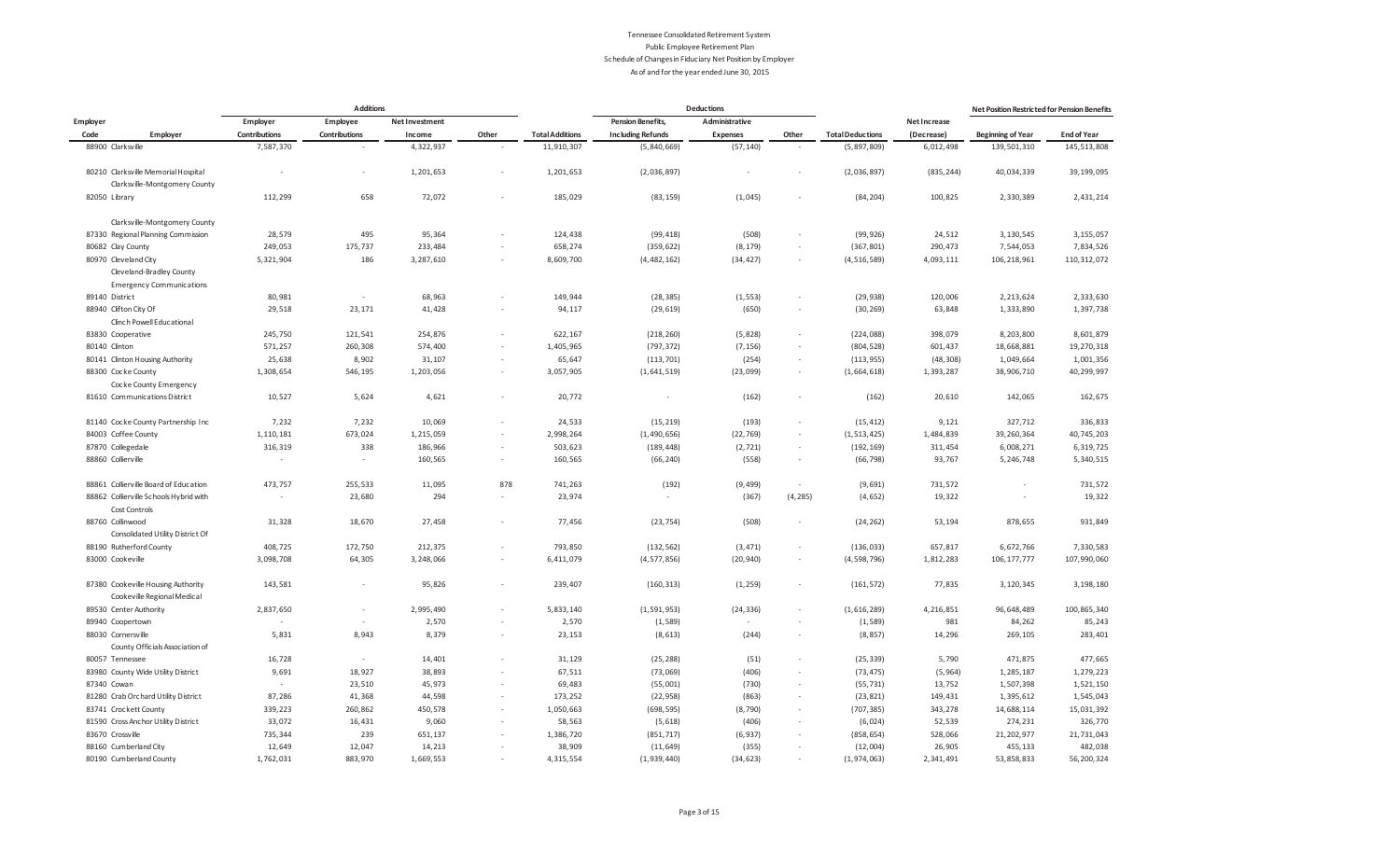|                                                                    |                      | <b>Additions</b>     |                |        |                        |                          | <b>Deductions</b> |        |                         |              | Net Position Restricted for Pension Benefits |                    |
|--------------------------------------------------------------------|----------------------|----------------------|----------------|--------|------------------------|--------------------------|-------------------|--------|-------------------------|--------------|----------------------------------------------|--------------------|
| Employer                                                           | Employer             | Employee             | Net Investment |        |                        | <b>Pension Benefits,</b> | Administrative    |        |                         | Net Increase |                                              |                    |
| Code<br>Employer                                                   | <b>Contributions</b> | <b>Contributions</b> | Income         | Other  | <b>Total Additions</b> | <b>Including Refunds</b> | <b>Expenses</b>   | Other  | <b>Total Deductions</b> | (Decrease)   | <b>Beginning of Year</b>                     | <b>End of Year</b> |
| 89850 Cumberland Utility District                                  | 98,288               | 35,560               | 73,920         |        | 207,768                | (51, 322)                | (660)             |        | (51, 982)               | 155,786      | 2,359,139                                    | 2,514,925          |
| 86030 Dandridge                                                    | 216,871              |                      | 131,024        |        | 347,895                | (125, 851)               | (2, 132)          |        | (127, 983)              | 219,912      | 4,209,690                                    | 4,429,602          |
| 87822 Davidson County Officials                                    | 37,164               | $\epsilon$           | 14,308         |        | 51,472                 | (61, 823)                | ×.                |        | (61, 823)               | (10, 351)    | 476,879                                      | 466,528            |
| 87823 Davidson County Officials                                    | 5,426                | $\sim$               | 25,782         |        | 31,208                 | (38,099)                 | (51)              |        | (38, 150)               | (6, 942)     | 853,494                                      | 846,552            |
| 85040 Dayton                                                       | 443,859              | 311,263              | 639,678        | ×.     | 1,394,800              | (577, 220)               | (7, 429)          | $\sim$ | (584, 649)              | 810, 151     | 20,684,196                                   | 21,494,347         |
| 81450 Decatur                                                      | 25,642               | 36,970               | 17,173         |        | 79,785                 | (10, 522)                | (994)             |        | (11, 516)               | 68,269       | 532,047                                      | 600,316            |
| 89260 Decatur County                                               | 262,576              | 227,545              | 200,938        | $\sim$ | 691,059                | (188, 624)               | (9, 256)          |        | (197, 880)              | 493,179      | 6,343,851                                    | 6,837,030          |
| 88320 Decaturville                                                 | 30,056               | $\sim$               | 18,450         |        | 48,506                 | (37, 266)                | (457)             |        | (37, 723)               | 10,783       | 602,887                                      | 613,670            |
| 89980 Decherd                                                      | 36,297               | 53,378               | 15,679         |        | 105,354                | (47, 255)                | (1, 643)          |        | (48, 898)               | 56,456       | 488,649                                      | 545,105            |
| 87520 Dekalb County                                                | 371,908              | 349,028              | 388,277        |        | 1,109,213              | (587, 776)               | (14, 909)         |        | (602, 685)              | 506,528      | 12,547,695                                   | 13,054,223         |
| Dekalb County Emergency                                            |                      |                      |                |        |                        |                          |                   |        |                         |              |                                              |                    |
| 81500 Communications District                                      | 16,355               | 17,144               | 9,944          |        | 43,443                 | (16, 896)                | (457)             |        | (17, 353)               | 26,090       | 316,050                                      | 342,140            |
| 88910 Delta Human Resource Agency                                  | 138,273              | 64,253               | 108,314        |        | 310,840                | (45, 381)                | (1, 817)          |        | (47, 198)               | 263,642      | 3,449,876                                    | 3,713,518          |
| 81550 Dewhite Utility District                                     | 22,521               | 10,475               | 8,490          |        | 41,486                 | (9, 414)                 | (305)             |        | (9, 719)                | 31,767       | 265,200                                      | 296,967            |
| 89190 Dickson                                                      | 1,433,459            | 53,106               | 729,528        | ×,     | 2,216,093              | (1,083,919)              | (8, 963)          |        | (1,092,882)             | 1, 123, 211  | 23, 489, 814                                 | 24,613,025         |
| 89220 Dickson County                                               | 1,240,516            | 961,527              | 1, 195, 751    |        | 3,397,794              | (1,083,064)              | (32, 164)         | $\sim$ | (1, 115, 228)           | 2,282,566    | 38, 259, 803                                 | 40,542,369         |
| 81130 Double Springs Utility District<br>Douglas-Cherokee Economic | 15,759               | 9,825                | 9,495          |        | 35,079                 | (8, 705)                 | (305)             |        | (9,010)                 | 26,069       | 299,954                                      | 326,023            |
| 89560 Authority                                                    | 674,549              | 375,125              | 517,945        |        | 1,567,619              | (798, 863)               | (18, 373)         |        | (817, 236)              | 750,383      | 16,700,700                                   | 17,451,083         |
| 85090 Dover                                                        | 89,245               | $\sim$               | 72,483         | $\sim$ | 161,728                | (69, 752)                | (1,005)           | $\sim$ | (70, 757)               | 90,971       | 2,347,665                                    | 2,438,636          |
| 81480 Ducktown                                                     | 12,409               | 9,737                | 7,223          |        | 29,369                 | (2, 825)                 | (203)             |        | (3,028)                 | 26,341       | 224, 277                                     | 250,618            |
| 89150 Dunlap                                                       | 236,690              | 92,893               | 129,728        | $\sim$ | 459,311                | (231, 956)               | (2, 365)          | $\sim$ | (234, 321)              | 224,990      | 4, 164, 445                                  | 4,389,435          |
| 88870 Dyer                                                         | 41,184               | 29,250               | 25,788         |        | 96,222                 | (34, 407)                | (853)             |        | (35, 260)               | 60,962       | 819,702                                      | 880,664            |
| Dyer County Judges, Executives,                                    |                      |                      |                |        |                        |                          |                   |        |                         |              |                                              |                    |
| 87838 and Officials                                                | 55,071               | 40,854               | 77,309         |        | 173,234                | (136, 371)               | (508)             |        | (136, 879)              | 36,355       | 2,534,567                                    | 2,570,922          |
| Dyersburg Suburban Utility                                         |                      |                      |                |        |                        |                          |                   |        |                         |              |                                              |                    |
| 89620 District                                                     | 19,878               | 7,054                | 15,631         |        | 42,563                 | (10, 352)                | (152)             | $\sim$ | (10, 504)               | 32,059       | 498,319                                      | 530,378            |
| 81120 East Fork Utility District                                   | 5,043                | 3,212                | 4,354          |        | 12,609                 |                          | (102)             |        | (102)                   | 12,507       | 137,253                                      | 149,760            |
| 81560 East Montgomery Utility                                      | 17,185               | 18,166               | 15,038         | $\sim$ | 50,389                 | (2,748)                  | (467)             |        | (3, 215)                | 47,174       | 473,563                                      | 520,737            |
| 89640 East Ridge                                                   | 413,814              | 223,684              | 487,732        |        | 1,125,230              | (766, 168)               | (5, 714)          | $\sim$ | (771, 882)              | 353,348      | 15,903,143                                   | 16, 256, 491       |
| 87641 Eastside Utility District                                    | 99,469               | 61,477               | 169,849        |        | 330,795                | (206, 561)               | (1, 370)          |        | (207, 931)              | 122,864      | 5,538,259                                    | 5,661,123          |
| Edward Gauche Fisher Public                                        |                      |                      |                |        |                        |                          |                   |        |                         |              |                                              |                    |
| 87631 Library                                                      | 12,694               | 6,097                | 13,833         |        | 32,624                 | (5, 642)                 | (203)             |        | (5, 845)                | 26,779       | 442,667                                      | 469,446            |
| 87550 Elizabethton                                                 | 1,213,361            | 89,281               | 648,875        |        | 1,951,517              | (1, 477, 618)            | (11, 348)         |        | (1, 488, 966)           | 462,551      | 21, 162, 062                                 | 21,624,613         |
| Elizabethton City Board of                                         |                      |                      |                |        |                        |                          |                   |        |                         |              |                                              |                    |
| 84010 Education                                                    | 194,363              | 116,946              | 240,557        |        | 551,866                | (472, 481)               | (5,700)           |        | (478, 181)              | 73,685       | 7,910,870                                    | 7,984,555          |
| 89680 Elkton                                                       | 4,763                | $\sim$               | 732            |        | 5,495                  | (6, 454)                 |                   |        | (6, 454)                | (959)        | 24,612                                       | 23,653             |
| 83620 Erin                                                         | 13,776               | 29,466               | 72,927         |        | 116,169                | (99, 205)                | (923)             |        | (100, 128)              | 16,041       | 2,396,313                                    | 2,412,354          |
| 87660 Erwin                                                        | 248,439              | $\sim$               | 139,773        | $\sim$ | 388,212                | (263, 472)               | (2, 213)          | $\sim$ | (265, 685)              | 122,527      | 4,546,868                                    | 4,669,395          |
| 87680 Estill Springs                                               | 53,778               | $\sim$               | 44,211         |        | 97,989                 | (66, 497)                | (812)             |        | (67, 309)               | 30,680       | 1,442,246                                    | 1,472,926          |
| 87020 Etowah                                                       | 54,287               | 67,532               | 124,502        | ×.     | 246,321                | (233, 503)               | (2, 375)          | $\sim$ | (235, 878)              | 10,443       | 4, 101, 307                                  | 4, 111, 750        |
| 88880 Fairview                                                     | 168,877              | $\sim$               | 146,850        |        | 315,727                | (143, 821)               | (2,701)           | $\sim$ | (146, 522)              | 169,205      | 4,756,837                                    | 4,926,042          |
| 89470 Fall Creek Falls Utility District                            | 8,893                | 5,952                | 7,905          |        | 22,750                 | (6, 715)                 | (203)             | $\sim$ | (6, 918)                | 15,832       | 252,721                                      | 268,553            |
| 81040 Fayette County                                               | 962,826              | 653,631              | 1,318,917      |        | 2,935,374              | (2,043,676)              | (23, 182)         | $\sim$ | (2,066,858)             | 868,516      | 43,048,429                                   | 43, 916, 945       |
| <b>Fayette County Emergency</b>                                    |                      |                      |                |        |                        |                          |                   |        |                         |              |                                              |                    |
| 89930 Communications District                                      | 5,275                | 2,921                | 2,563          |        | 10,759                 | (2, 264)                 | (92)              |        | (2, 356)                | 8,403        | 80,277                                       | 88,680             |
| 80170 Fayetteville                                                 | 483,255              | 250,391              | 524,049        |        | 1,257,695              | (1, 159, 172)            | (7, 832)          |        | (1, 167, 004)           | 90,691       | 17, 221, 192                                 | 17, 311, 883       |
|                                                                    |                      |                      |                |        |                        |                          |                   |        |                         |              |                                              |                    |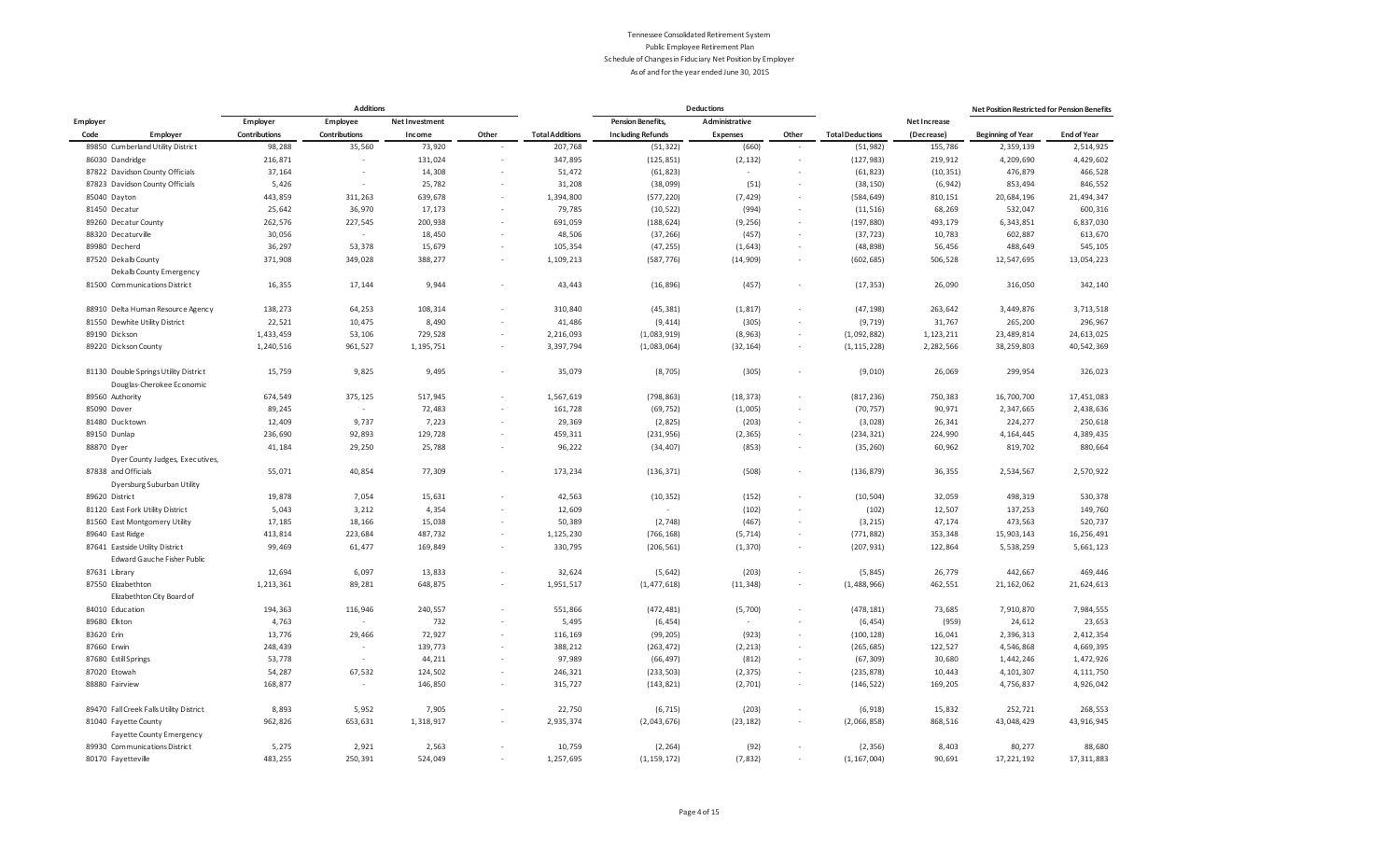|                |                                       |               | <b>Additions</b> |                       |                          |                        |                          | <b>Deductions</b> |                          |                         |              | Net Position Restricted for Pension Benefits |                    |
|----------------|---------------------------------------|---------------|------------------|-----------------------|--------------------------|------------------------|--------------------------|-------------------|--------------------------|-------------------------|--------------|----------------------------------------------|--------------------|
| Employer       |                                       | Employer      | Employee         | <b>Net Investment</b> |                          |                        | <b>Pension Benefits,</b> | Administrative    |                          |                         | Net Increase |                                              |                    |
| Code           | Employer                              | Contributions | Contributions    | Income                | Other                    | <b>Total Additions</b> | <b>Including Refunds</b> | <b>Expenses</b>   | Other                    | <b>Total Deductions</b> | (Decrease)   | <b>Beginning of Year</b>                     | <b>End of Year</b> |
|                | Fayetteville-Lincoln County           |               |                  |                       |                          |                        |                          |                   |                          |                         |              |                                              |                    |
|                | 88120 Industrial Development Board    | 9,363         | 4,632            | 2,330                 |                          | 16,325                 | ×,                       | (102)             | $\overline{\phantom{a}}$ | (102)                   | 16,223       | 68,692                                       | 84,915             |
|                | Fayetteville-Lincoln County           |               |                  |                       |                          |                        |                          |                   |                          |                         |              |                                              |                    |
| 88360 Library  |                                       | 4,668         | 1,940            | 4,035                 | $\sim$                   | 10,643                 | (14, 496)                | (51)              | $\epsilon$               | (14, 547)               | (3,904)      | 134,975                                      | 131,071            |
|                | 83702 Fentress County                 | 291,706       | 242,282          | 235,457               |                          | 769,445                | (377, 551)               | (7, 579)          | $\overline{\phantom{a}}$ | (385, 130)              | 384,315      | 7,570,370                                    | 7,954,685          |
|                | Fentress County Board of              |               |                  |                       |                          |                        |                          |                   |                          |                         |              |                                              |                    |
|                | 83700 Education                       | 132, 147      | 102,759          | 212,281               |                          | 447,187                | (355, 160)               | (7, 786)          | $\overline{\phantom{a}}$ | (362, 946)              | 84,241       | 6,954,624                                    | 7,038,865          |
|                | <b>Fentress County Emergency</b>      |               |                  |                       |                          |                        |                          |                   |                          |                         |              |                                              |                    |
|                | 89820 Communications District         | 15,416        | 13,715           | 11,619                | $\sim$                   | 40,750                 | (50)                     | (508)             | ٠                        | (558)                   | 40,192       | 363,981                                      | 404,173            |
|                | First Tennessee Development           |               |                  |                       |                          |                        |                          |                   |                          |                         |              |                                              |                    |
| 88620 District |                                       | 269,945       | $\sim$           | 146,655               | $\overline{\phantom{a}}$ | 416,600                | (202, 093)               | (2, 202)          | $\overline{\phantom{a}}$ | (204, 295)              | 212,305      | 4,728,811                                    | 4,941,116          |
|                | First Tennessee Human Resource        |               |                  |                       |                          |                        |                          |                   |                          |                         |              |                                              |                    |
| 88490 Agency   |                                       | 228,535       | 3,095            | 228,497               | $\sim$                   | 460,127                | (253, 995)               | (6, 128)          | $\overline{\phantom{a}}$ | (260, 123)              | 200,004      | 7,423,429                                    | 7,623,433          |
|                | First Utility District of Carter      |               |                  |                       |                          |                        |                          |                   |                          |                         |              |                                              |                    |
| 88412 County   |                                       | 6,355         | 9,318            | 13,489                | $\sim$                   | 29,162                 | (36, 554)                | (305)             | $\overline{\phantom{a}}$ | (36, 859)               | (7, 697)     | 447,755                                      | 440,058            |
|                | First Utility District Of Tipton      |               |                  |                       |                          |                        |                          |                   |                          |                         |              |                                              |                    |
| 87270 County   |                                       | 38,843        | 23,859           | 50,421                | $\sim$                   | 113,123                | (60, 250)                | (508)             |                          | (60, 758)               | 52,365       | 1,636,110                                    | 1,688,475          |
|                |                                       |               |                  |                       |                          |                        |                          |                   |                          |                         |              |                                              |                    |
|                | 87754 First Utility of Hawkins County | 49,445        | 55,807           | 86,164                | $\sim$                   | 191,416                | (100, 298)               | (1,066)           | $\overline{\phantom{a}}$ | (101, 364)              | 90,052       | 2,791,419                                    | 2,881,471          |
|                | 83280 Forest Hills                    | $\sim$        | 2,400            | 6,422                 | $\overline{\phantom{a}}$ | 8,822                  | (8, 712)                 | (51)              | $\overline{\phantom{a}}$ | (8, 763)                | 59           | 211,705                                      | 211,764            |
|                | Four Lake Regional Industrial         |               |                  |                       |                          |                        |                          |                   |                          |                         |              |                                              |                    |
|                | 89890 Development Authority           | 14,239        | 6,768            | 7,668                 | $\sim$                   | 28,675                 | (11, 821)                | (152)             | $\epsilon$               | (11, 973)               | 16,702       | 245,327                                      | 262,029            |
|                | 83761 Franklin County                 | 1,782,002     | $\sim$           | 1,180,304             |                          | 2,962,306              | (1, 330, 894)            | (25, 333)         | $\overline{\phantom{a}}$ | (1, 356, 227)           | 1,606,079    | 38, 150, 336                                 | 39,756,415         |
|                | Franklin Special City School          |               |                  |                       |                          |                        |                          |                   |                          |                         |              |                                              |                    |
| 83710 District |                                       | 647,523       | 362,077          | 629,840               |                          | 1,639,440              | (754, 786)               | (13,002)          | $\overline{\phantom{a}}$ | (767, 788)              | 871,652      | 20,320,827                                   | 21, 192, 479       |
|                | 87241 Friendship                      | 14,696        | 5,517            | 17,314                | $\overline{\phantom{a}}$ | 37,527                 | (27,091)                 | (152)             | $\overline{\phantom{a}}$ | (27, 243)               | 10,284       | 565,663                                      | 575,947            |
|                | 88480 Friendsville                    | 4,103         | 14,760           | 9,676                 | $\sim$                   | 28,539                 | (11, 201)                | (396)             | $\overline{\phantom{a}}$ | (11, 597)               | 16,942       | 310,529                                      | 327,471            |
|                | 89750 Gainesboro                      | 21,740        | 20,744           | 24,468                | $\overline{\phantom{a}}$ | 66,952                 | (31, 423)                | (751)             | $\sim$                   | (32, 174)               | 34,778       | 789,320                                      | 824,098            |
|                | 87430 Gatlinburg                      | 1,713,616     | 6,369            | 1,570,960             |                          | 3,290,945              | (1, 450, 273)            | (12, 477)         | $\overline{\phantom{a}}$ | (1, 462, 750)           | 1,828,195    | 50,878,105                                   | 52,706,300         |
|                | 81910 Gatlinburg Hybrid with Cost     | 17,372        | 21,715           | 554                   |                          | 39,641                 | $\sim$                   | (1, 013)          | (2,094)                  | (3, 107)                | 36,534       | $\sim$                                       | 36,534             |
|                | Controls                              |               |                  |                       |                          |                        |                          |                   |                          |                         |              |                                              |                    |
|                | 80334 Germantown Board of Education   | 270,452       | 145,718          | 6,292                 |                          | 422,462                | (752)                    | (6, 804)          | $\sim$                   | (7, 556)                | 414,906      |                                              | 414,906            |
|                | 81334 Germantown Schools Hybrid with  | 776           | 969              | 26                    |                          | 1,771                  | $\sim$                   | (30)              | (58)                     | (88)                    | 1,683        |                                              | 1,683              |
|                | Cost Controls                         |               |                  |                       |                          |                        |                          |                   |                          |                         |              |                                              |                    |
|                | 80690 Gibson County                   | 503,674       | 403,585          | 733,633               | $\sim$                   | 1,640,892              | (1, 412, 416)            | (10, 992)         | $\epsilon$               | (1, 423, 408)           | 217,484      | 24,014,285                                   | 24, 231, 769       |
|                | Gibson County Board of                |               |                  |                       |                          |                        |                          |                   |                          |                         |              |                                              |                    |
|                | 80340 Education                       | 70,246        | $\sim$           | 15,611                | $\sim$                   | 85,857                 | (66, 177)                | $\sim$            | ٠                        | (66, 177)               | 19,680       | 504,828                                      | 524,508            |
|                | <b>Gibson County Emergency</b>        |               |                  |                       |                          |                        |                          |                   |                          |                         |              |                                              |                    |
|                | 88409 Communications District         | 32,044        | $\sim$           | 30,651                | ×.                       | 62,695                 | (5, 269)                 | (548)             | $\overline{\phantom{a}}$ | (5, 817)                | 56,878       | 980,648                                      | 1,037,526          |
|                | 87740 Gibson County School District   | 208,686       | 146,963          | 213,336               |                          | 568,985                | (299, 719)               | (8, 150)          | $\overline{\phantom{a}}$ | (307, 869)              | 261,116      | 6,902,780                                    | 7,163,896          |
|                | 83590 Giles County                    | 488,022       | 580,117          | 1, 146, 737           |                          | 2,214,876              | (1, 712, 421)            | (21, 498)         | $\overline{\phantom{a}}$ | (1, 733, 919)           | 480,957      | 37,565,184                                   | 38,046,141         |
|                | 88730 Gladeville Utility District     | 105,889       | 69,208           | 115,336               | $\overline{\phantom{a}}$ | 290,433                | (184, 824)               | (1, 117)          | $\overline{\phantom{a}}$ | (185, 941)              | 104,492      | 3,756,729                                    | 3,861,221          |
| 87120 Gleason  |                                       | 3,483         | 13,295           | 32,477                | $\sim$                   | 49,255                 | (46, 328)                | (467)             | $\overline{\phantom{a}}$ | (46, 795)               | 2,460        | 1,069,465                                    | 1,071,925          |
|                | 88510 Glen Hills Utility District     | 61,412        | $\sim$           | 40,769                |                          | 102,181                | (9,708)                  | (660)             | $\sim$                   | (10, 368)               | 91,813       | 1,298,169                                    | 1,389,982          |
|                | 83140 Goodlettsville                  | 902,048       | 49,280           | 718,665               |                          | 1,669,993              | (1,063,650)              | (6, 476)          | (746)                    | (1,070,872)             | 599,121      | 23, 393, 744                                 | 23,992,865         |
|                | 89320 Gordonsville                    | 34,669        | 23,404           | 19,982                |                          | 78,055                 | (15, 042)                | (711)             | $\epsilon$               | (15, 753)               | 62,302       | 627,624                                      | 689,926            |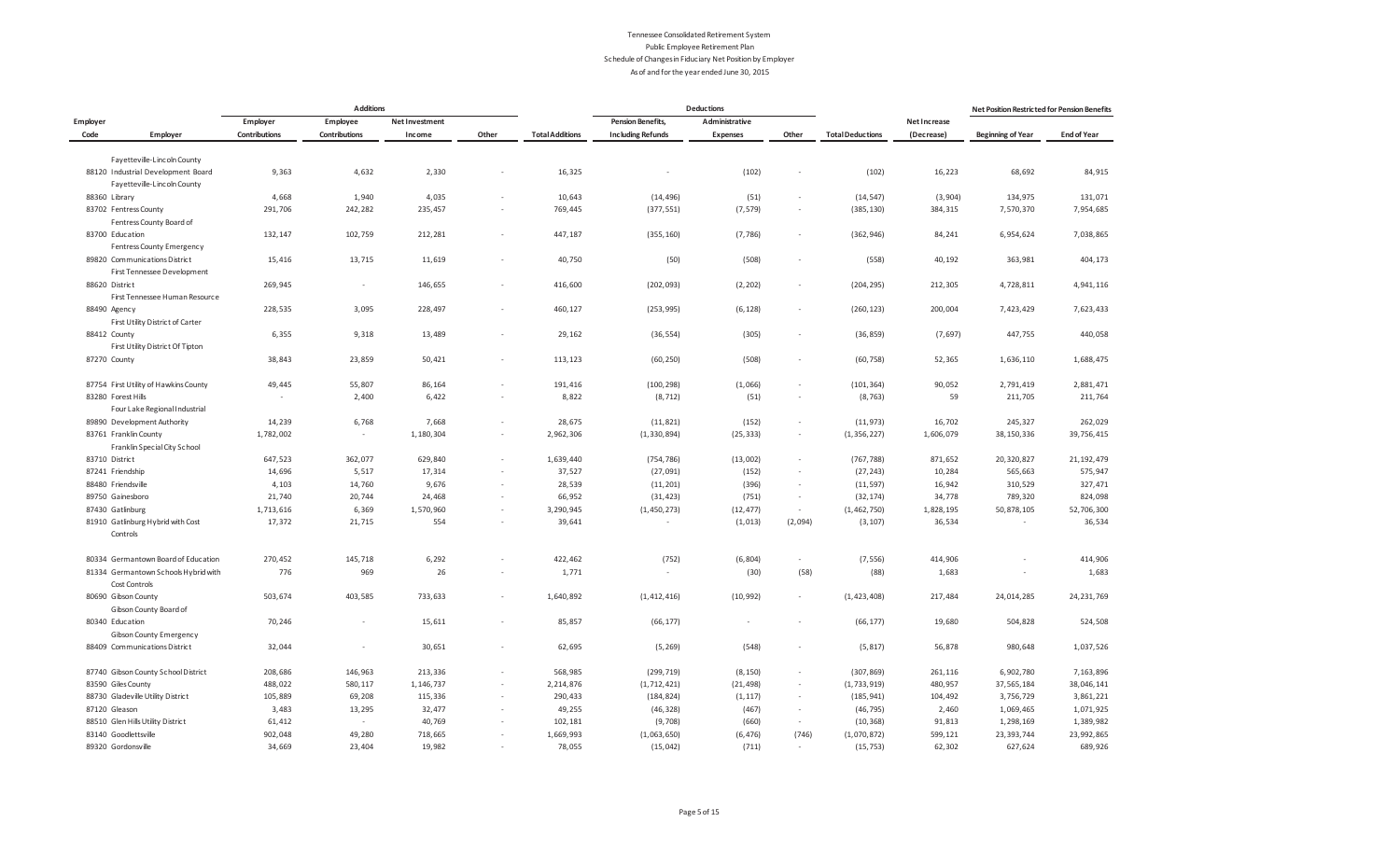|               |                                                                   |               | <b>Additions</b>     |                       |                          |                        |                          | <b>Deductions</b> |                          |                         |              | Net Position Restricted for Pension Benefits |                    |
|---------------|-------------------------------------------------------------------|---------------|----------------------|-----------------------|--------------------------|------------------------|--------------------------|-------------------|--------------------------|-------------------------|--------------|----------------------------------------------|--------------------|
| Employer      |                                                                   | Employer      | Employee             | <b>Net Investment</b> |                          |                        | <b>Pension Benefits,</b> | Administrative    |                          |                         | Net Increase |                                              |                    |
| Code          | Employer                                                          | Contributions | <b>Contributions</b> | Income                | Other                    | <b>Total Additions</b> | <b>Including Refunds</b> | <b>Expenses</b>   | Other                    | <b>Total Deductions</b> | (Decrease)   | <b>Beginning of Year</b>                     | <b>End of Year</b> |
|               | 80932 Gorham Macbane Public Library                               | 16,103        | 7,221                | 10,721                |                          | 34,045                 | (24, 808)                | (254)             |                          | (25,062)                | 8,983        | 348,975                                      | 357,958            |
|               | Governors Books From Birth                                        |               |                      |                       |                          |                        |                          |                   |                          |                         |              |                                              |                    |
|               | 81320 Foundation                                                  | 28,317        | $\sim$               | 8,596                 |                          | 36,913                 | (6, 731)                 | (203)             | ×,                       | (6, 934)                | 29,979       | 267,199                                      | 297,178            |
|               | 87231 Grainger County                                             | 720,013       | 364,428              | 640,417               |                          | 1,724,858              | (884, 769)               | (14, 819)         | $\overline{\phantom{a}}$ | (899, 588)              | 825,270      | 20,692,406                                   | 21,517,676         |
|               | <b>Grainger County Emergency</b>                                  |               |                      |                       |                          |                        |                          |                   |                          |                         |              |                                              |                    |
|               | 81250 Communications District                                     | 5,917         | 12,915               | 8,033                 | $\sim$                   | 26,865                 | (137)                    | (406)             | $\epsilon$               | (543)                   | 26,322       | 252,808                                      | 279,130            |
|               | 89310 Greater Dickson Gas Authority<br>Greater Nashville Regional | 428,375       | 195,964              | 221,470               | $\sim$                   | 845,809                | (25, 963)                | (3, 390)          | $\sim$                   | (29, 353)               | 816,456      | 6,893,286                                    | 7,709,742          |
| 80350 Council |                                                                   | 135,833       | $\sim$               | 284,811               |                          | 420,644                | (303, 825)               | (3, 106)          | $\overline{\phantom{a}}$ | (306, 931)              | 113,713      | 9,332,931                                    | 9,446,644          |
|               | 88740 Greenbrier                                                  | 124,060       |                      | 83,296                |                          | 207,356                | (52, 439)                | (1,786)           | ×,                       | (54, 225)               | 153,131      | 2,669,609                                    | 2,822,740          |
|               | 88220 Greene County<br><b>Greene County Emergency</b>             | 1,906,394     | 920,290              | 1,912,201             | $\sim$                   | 4,738,885              | (2, 722, 233)            | (35, 868)         | $\overline{\phantom{a}}$ | (2,758,101)             | 1,980,784    | 62, 124, 388                                 | 64, 105, 172       |
|               | 88560 Communications District                                     | 38,579        | 19,348               | 30,474                |                          | 88,401                 | (27, 684)                | (548)             | $\sim$                   | (28, 232)               | 60,169       | 974,636                                      | 1,034,805          |
|               | 80040 Greeneville                                                 | 1,904,694     | $\sim$               | 1,925,387             |                          | 3,830,081              | (3, 496, 062)            | (17, 387)         | $\overline{\phantom{a}}$ | (3, 513, 449)           | 316,632      | 63, 318, 882                                 | 63, 635, 514       |
|               | 80042 Greeneville Light And Power                                 | 755,061       | $\sim$               | 524,993               | $\overline{\phantom{a}}$ | 1,280,054              | (979, 643)               | (4,070)           | ×,                       | (983, 713)              | 296,341      | 17, 160, 071                                 | 17,456,412         |
|               | 89710 Greenfield                                                  | 67,582        | 28,183               | 47,595                | $\sim$                   | 143,360                | (20, 141)                | (761)             | $\overline{\phantom{a}}$ | (20, 902)               | 122,458      | 1,507,880                                    | 1,630,338          |
|               | 80661 Grundy County                                               | 314,675       | 181,758              | 496,295               | $\sim$                   | 992,728                | (835, 488)               | (9,024)           | $\overline{\phantom{a}}$ | (844, 512)              | 148,216      | 16, 297, 113                                 | 16,445,329         |
|               | 86070 Hamblen County<br>Hamblen County Emergency                  | 1,572,279     | 845,362              | 1,715,800             | $\sim$                   | 4, 133, 441            | (2,685,162)              | (32, 024)         | $\overline{\phantom{a}}$ | (2, 717, 186)           | 1,416,255    | 55,854,434                                   | 57,270,689         |
|               | 88540 Communications District                                     | 40,452        | 29,411               | 50,325                | ×.                       | 120,188                | (21, 225)                | (711)             | $\epsilon$               | (21, 936)               | 98,252       | 1,612,722                                    | 1,710,974          |
|               | 87300 Hamilton County                                             | 14,991,472    | 8,026                | 13, 197, 032          |                          | 28, 196, 530           | (19, 193, 091)           | (141, 919)        | $\sim$                   | (19, 335, 010)          | 8,861,520    | 430, 654, 137                                | 439, 515, 657      |
|               | Hamilton County Emergency                                         |               |                      |                       |                          |                        |                          |                   |                          |                         |              |                                              |                    |
|               | 88520 Communications District                                     | 352,338       | $\sim$               | 164,222               | $\sim$                   | 516,560                | (30, 799)                | (7, 215)          |                          | (38, 014)               | 478,546      | 5,174,870                                    | 5,653,416          |
|               | 87640 Hampton Utility District                                    | 3,675         | 8,467                | 18,889                |                          | 31,031                 | (17, 499)                | (244)             |                          | (17, 743)               | 13,288       | 616,522                                      | 629,810            |
|               | 87818 Hancock County Officials                                    | 51,508        | 33,798               | 62,485                | $\sim$                   | 147,791                | (101, 441)               | (558)             | $\overline{\phantom{a}}$ | (101, 999)              | 45,792       | 2,040,712                                    | 2,086,504          |
|               | 83050 Hardeman County                                             | 772,148       | 394                  | 889,770               | $\sim$                   | 1,662,312              | (1,079,052)              | (18, 785)         | $\sim$                   | (1,097,837)             | 564,475      | 29,039,023                                   | 29,603,498         |
|               | Hardeman County Emergency                                         |               |                      |                       |                          |                        |                          |                   |                          |                         |              |                                              |                    |
|               | 87216 Communications District                                     | 12,336        | 4,018                | 7,175                 |                          | 23,529                 | (11, 227)                | (102)             |                          | (11, 329)               | 12,200       | 231, 105                                     | 243,305            |
|               | 87758 Hardeman Fayette Utility District                           | 17,748        | $\sim$               | 50,520                |                          | 68,268                 | (31, 464)                | (416)             |                          | (31, 880)               | 36,388       | 1,647,384                                    | 1,683,772          |
|               | 88800 Hardin County                                               | 757,660       | 364,967              | 739,667               |                          | 1,862,294              | (946, 272)               | (15, 754)         |                          | (962, 026)              | 900,268      | 23,912,966                                   | 24,813,234         |
|               | Hardin County Emergency                                           |               |                      |                       |                          |                        |                          |                   |                          |                         |              |                                              |                    |
|               | 81640 Communications District                                     | 15,683        | 14,965               | 14,730                | $\sim$                   | 45,378                 | (5, 506)                 | (538)             | $\sim$                   | (6,044)                 | 39,334       | 465,971                                      | 505,305            |
|               | 83860 Hardin County General Hospital                              | 306,332       | 121,554              | 878,756               | $\sim$                   | 1,306,642              | (2,061,158)              | (3, 321)          | $\overline{\phantom{a}}$ | (2,064,479)             | (757, 837)   | 29,350,218                                   | 28,592,381         |
|               | 88500 Harriman                                                    | 600,824       | 93,879               | 871,289               | $\overline{\phantom{a}}$ | 1,565,992              | (2, 232, 048)            | (2, 659)          | $\sim$                   | (2, 234, 707)           | (668, 715)   | 29,059,478                                   | 28,390,763         |
|               | 81891 Harrogate                                                   | 14,958        | 8,156                | 347                   | $\sim$                   | 23,461                 | (334)                    | (213)             | $\sim$                   | (547)                   | 22,914       | $\sim$                                       | 22,914             |
|               | 88590 Hartsville Housing Authority                                | 11,389        | 4,509                | 8,735                 |                          | 24,633                 | (15, 950)                | (102)             | $\sim$                   | (16, 052)               | 8,581        | 284,294                                      | 292,875            |
|               | 80431 Hartsville-Trousdale County                                 | 333,061       | 208,932              | 369,129               |                          | 911,122                | (596, 531)               | (7, 542)          | $\overline{\phantom{a}}$ | (604, 073)              | 307,049      | 12,008,038                                   | 12,315,087         |
|               | 80500 Hartsville-Trousdale County                                 | 150,371       | $\sim$               | 165,465               | $\sim$                   | 315,836                | (250, 855)               | (904)             | $\overline{\phantom{a}}$ | (251, 759)              | 64,077       | 5,424,219                                    | 5,488,296          |
|               | 87350 Hawkins County                                              | 1,356,152     | 783,114              | 1,554,198             | $\sim$                   | 3,693,464              | (2, 574, 232)            | (37, 272)         | $\overline{\phantom{a}}$ | (2,611,504)             | 1,081,960    | 50,837,337                                   | 51,919,297         |
|               | Hawkins County Emergency                                          |               |                      |                       |                          |                        |                          |                   |                          |                         |              |                                              |                    |
|               | 87359 Communications District                                     | 15,814        | 19,099               | 20,719                |                          | 55,632                 | (8, 577)                 | (457)             | ä,                       | (9,034)                 | 46,598       | 658,326                                      | 704,924            |
|               | 83290 Haywood County                                              | 1,148,081     | 4,712                | 1,081,152             |                          | 2,233,945              | (1, 175, 533)            | (17, 390)         | $\overline{\phantom{a}}$ | (1, 192, 923)           | 1,041,022    | 35, 123, 452                                 | 36, 164, 474       |
|               | 80770 Henderson                                                   | 296,245       | 113,807              | 240,028               |                          | 650,080                | (404, 176)               | (2, 893)          |                          | (407, 069)              | 243,011      | 7,791,855                                    | 8,034,866          |
|               | 89810 Henderson County                                            | 641,398       | 378,628              | 355,817               |                          | 1,375,843              | (375, 581)               | (15, 239)         |                          | (390, 820)              | 985,023      | 11, 266, 405                                 | 12, 251, 428       |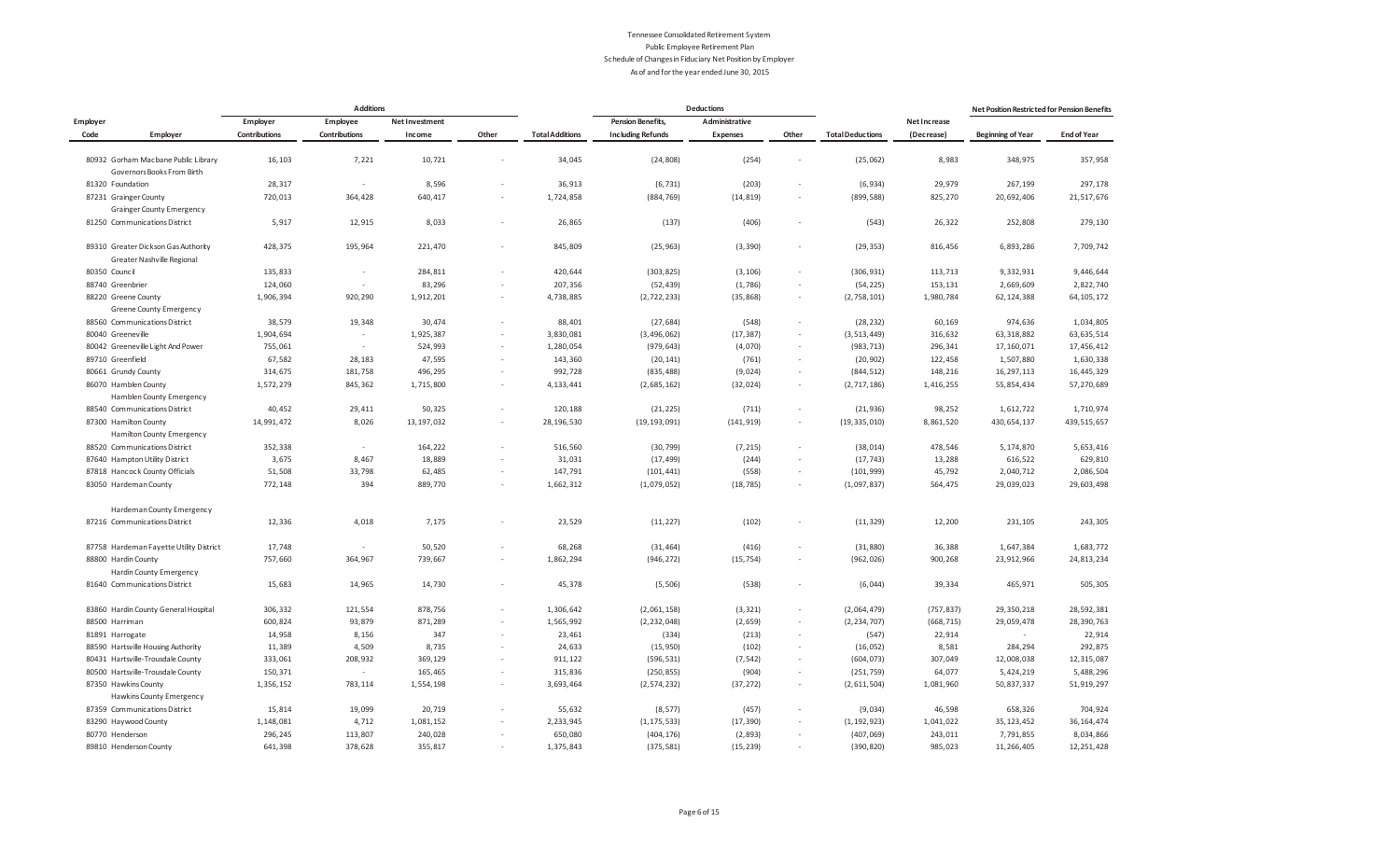|            |                                                                   |               | <b>Additions</b> |                |        |                        |                          | <b>Deductions</b> |                          |                         |              | Net Position Restricted for Pension Benefits |                    |
|------------|-------------------------------------------------------------------|---------------|------------------|----------------|--------|------------------------|--------------------------|-------------------|--------------------------|-------------------------|--------------|----------------------------------------------|--------------------|
| Employer   |                                                                   | Employer      | Employee         | Net Investment |        |                        | <b>Pension Benefits,</b> | Administrative    |                          |                         | Net Increase |                                              |                    |
| Code       | Employer                                                          | Contributions | Contributions    | Income         | Other  | <b>Total Additions</b> | <b>Including Refunds</b> | Expenses          | Other                    | <b>Total Deductions</b> | (Decrease)   | <b>Beginning of Year</b>                     | <b>End of Year</b> |
|            | Henderson County Judges,                                          |               |                  |                |        |                        |                          |                   |                          |                         |              |                                              |                    |
|            | 87811 Officials, and Executives                                   | 70,139        | 41,899           | 63,559         |        | 175,597                | (73, 537)                | (558)             | ×,                       | (74, 095)               | 101,502      | 2,044,663                                    | 2, 146, 165        |
|            | 87210 Hendersonville                                              | 2,317,383     | 2,018            | 1,573,964      |        | 3,893,365              | (1, 424, 209)            | (14, 657)         | $\overline{\phantom{a}}$ | (1, 438, 866)           | 2,454,499    | 50,664,010                                   | 53, 118, 509       |
|            | 87010 Hendersonville Utility District                             | 346,380       | $\sim$           | 236,235        | ÷.     | 582,615                | (374, 576)               | (2, 375)          | ×                        | (376, 951)              | 205,664      | 7,685,493                                    | 7,891,157          |
|            | 80290 Henry County                                                | 2, 134, 430   | 1,644,936        | 2,909,038      | $\sim$ | 6,688,404              | (3, 945, 664)            | (42, 315)         | $\epsilon$               | (3,987,979)             | 2,700,425    | 94,552,440                                   | 97, 252, 865       |
|            | 87540 Hickman County                                              | 1, 173, 742   |                  | 779,537        |        | 1,953,279              | (1,045,668)              | (16, 152)         | $\overline{\phantom{a}}$ | (1,061,820)             | 891,459      | 25, 202, 166                                 | 26,093,625         |
|            | 87900 Hixson Utility District                                     | 284,850       | $\sim$           | 151,415        | $\sim$ | 436,265                | (239, 997)               | (1, 248)          | $\overline{\phantom{a}}$ | (241, 245)              | 195,020      | 4,894,428                                    | 5,089,448          |
|            | 80450 Hohenwald                                                   | 136,520       | 94,182           | 188,746        |        | 419,448                | (318, 880)               | (2,994)           | $\overline{\phantom{a}}$ | (321, 874)              | 97,574       | 6, 145, 527                                  | 6, 243, 101        |
|            | 85020 Hohenwald Housing Authority<br>Hollow Rock-Bruceton Special | 27,841        | $\sim$           | 31,277         | $\sim$ | 59,118                 | (26, 743)                | (355)             | $\epsilon$               | (27,098)                | 32,020       | 1,015,156                                    | 1,047,176          |
|            | 88570 School District                                             | 30,506        | 17,983           | 27,275         | ×.     | 75,764                 | (26, 992)                | (1,057)           | ٠                        | (28, 049)               | 47,715       | 875,363                                      | 923,078            |
|            | 80870 Humboldt                                                    | 428,052       | 307,913          | 689,249        |        | 1,425,214              | (1, 283, 552)            | (9, 805)          | $\epsilon$               | (1, 293, 357)           | 131,857      | 22,596,400                                   | 22,728,257         |
|            | 80181 Humphreys County                                            | 584,242       | 335,653          | 674,993        |        | 1,594,888              | (1,000,082)              | (12, 973)         | $\overline{\phantom{a}}$ | (1,013,055)             | 581,833      | 21,985,028                                   | 22,566,861         |
|            | Humphreys County Emergency                                        |               |                  |                |        |                        |                          |                   |                          |                         |              |                                              |                    |
|            | 81210 Communications District                                     | 7,222         | 15,977           | 11,288         |        | 34,487                 | (1,691)                  | (548)             |                          | (2, 239)                | 32,248       | 356,026                                      | 388,274            |
|            | Humphreys County Nursing                                          |               |                  |                |        |                        |                          |                   |                          |                         |              |                                              |                    |
| 80670 Home | Huntingdon Special School                                         |               | $\sim$           | 9,914          | $\sim$ | 9,914                  | (5, 143)                 |                   |                          | (5, 143)                | 4,771        | 324,453                                      | 329,224            |
|            | 83210 District                                                    | 67,807        | 30,267           | 72,337         | ÷.     | 170,411                | (113,088)                | (1, 485)          | $\overline{\phantom{a}}$ | (114, 573)              | 55,838       | 2,356,881                                    | 2,412,719          |
|            | 89920 Huntland                                                    | 28,761        | 12,692           | 12,162         | ×.     | 53,615                 | (33, 931)                | (457)             | $\epsilon$               | (34, 388)               | 19,227       | 389,520                                      | 408,747            |
|            | 89010 Jacksboro                                                   | 39,842        | 28,377           | 46,519         | ×.     | 114,738                | (62, 744)                | (923)             | $\overline{\phantom{a}}$ | (63, 667)               | 51,071       | 1,508,168                                    | 1,559,239          |
|            | 83640 Jackson                                                     | 6,432,498     | 3,130            | 4,604,343      |        | 11,039,971             | (7, 887, 368)            | (37, 025)         | $\overline{\phantom{a}}$ | (7, 924, 393)           | 3, 115, 578  | 150, 240, 589                                | 153, 356, 167      |
|            | 80591 Jackson County                                              | 255,793       | 213,744          | 279,487        |        | 749,024                | (395, 628)               | (8, 333)          | ×,                       | (403, 961)              | 345,063      | 9,039,574                                    | 9,384,637          |
|            | 89350 Jackson County Utility District                             | 35,303        | 9,925            | 13,486         | $\sim$ | 58,714                 | (15, 151)                | (305)             | ٠                        | (15, 456)               | 43,258       | 422,953                                      | 466,211            |
|            | 87600 Jackson-Madison County Library                              | 110,396       | $\sim$           | 42,047         |        | 152,443                | (179, 427)               | $\sim$            | $\overline{\phantom{a}}$ | (179, 427)              | (26, 984)    | 1,399,701                                    | 1,372,717          |
|            | 89200 Jamestown                                                   | 101,926       | 64,558           | 78,041         | $\sim$ | 244,525                | (173, 293)               | (2, 171)          | $\overline{\phantom{a}}$ | (175, 464)              | 69,061       | 2,538,368                                    | 2,607,429          |
|            | 83170 Jefferson City                                              | 567,932       |                  | 425,190        |        | 993,122                | (415, 096)               | (5, 146)          | $\overline{\phantom{a}}$ | (420, 242)              | 572,880      | 13,731,440                                   | 14,304,320         |
|            | 83610 Jefferson County<br>Jefferson County Emergency              | 3,246,821     | $\sim$           | 2,041,119      | $\sim$ | 5,287,940              | (2, 827, 268)            | (37, 241)         | $\epsilon$               | (2,864,509)             | 2,423,431    | 66,057,987                                   | 68, 481, 418       |
|            | 81150 Communications District                                     | 30,634        | 27,014           | 18,718         | $\sim$ | 76,366                 | (19, 758)                | (812)             | ×,                       | (20, 570)               | 55,796       | 589,200                                      | 644,996            |
|            | 80020 Johnson City                                                | 6,445,525     | 98               | 5,785,524      | $\sim$ | 12, 231, 147           | (8, 703, 878)            | (40, 426)         | $\overline{\phantom{a}}$ | (8, 744, 304)           | 3,486,843    | 188,996,750                                  | 192, 483, 593      |
|            | 80022 Johnson City Power Board                                    | 1,577,102     | 587,572          | 1,331,964      | $\sim$ | 3,496,638              | (2, 465, 462)            | (9,074)           | ٠                        | (2, 474, 536)           | 1,022,102    | 43,401,885                                   | 44,423,987         |
|            | 88210 Johnson County                                              | 720,240       | 283,354          | 601,837        | $\sim$ | 1,605,431              | (1,057,518)              | (13, 258)         | $\overline{\phantom{a}}$ | (1,070,776)             | 534,655      | 19,574,328                                   | 20, 108, 983       |
|            | Johnson County Emergency                                          |               |                  |                |        |                        |                          |                   |                          |                         |              |                                              |                    |
|            | 89800 Communications District                                     | 14,073        | 11,012           | 6,970          | ×.     | 32,055                 | (11, 972)                | (385)             | $\overline{\phantom{a}}$ | (12, 357)               | 19,698       | 219,909                                      | 239,607            |
|            | 80110 Jonesborough                                                | 338,098       | 207,933          | 299,490        | ×.     | 845,521                | (370, 385)               | (5, 847)          | $\epsilon$               | (376, 232)              | 469,289      | 9,659,337                                    | 10, 128, 626       |
|            | 89080 Kenton                                                      | 15,903        | 13,220           | 12,341         | $\sim$ | 41,464                 | (19, 818)                | (498)             | $\epsilon$               | (20, 316)               | 21,148       | 396,274                                      | 417,422            |
|            | 81170 Kimball                                                     | 47,145        | 33,870           | 31,971         |        | 112,986                | (11, 586)                | (751)             | $\epsilon$               | (12, 337)               | 100,649      | 1,006,873                                    | 1,107,522          |
|            | 80010 Kingsport                                                   | 5,677,773     | 138,269          | 5, 146, 329    |        | 10,962,371             | (9,432,488)              | (43, 337)         | $\overline{\phantom{a}}$ | (9, 475, 825)           | 1,486,546    | 168, 923, 565                                | 170,410,111        |
|            | 81270 Kingston                                                    | 178,814       | 136,274          | 128,289        | $\sim$ | 443,377                | (79, 589)                | (3, 238)          | $\overline{\phantom{a}}$ | (82, 827)               | 360,550      | 4,062,030                                    | 4,422,580          |
|            | 83356 Kingston Springs                                            | 41,550        | 29,594           | 39,087         | $\sim$ | 110,231                | (4, 768)                 | (751)             | ٠                        | (5, 519)                | 104,712      | 1,236,265                                    | 1,340,977          |
|            | 89270 Kinser Park<br>Knox County Executive And                    |               | $\sim$           | 1,450          |        | 1,450                  | (3,065)                  |                   |                          | (3,065)                 | (1, 615)     | 48,592                                       | 46,977             |
|            | 87730 Officials                                                   | 102,177       | 47.000           | 57.404         |        | 206,581                | (79, 872)                | (305)             |                          | (80, 177)               | 126.404      | 1,829,313                                    | 1,955,717          |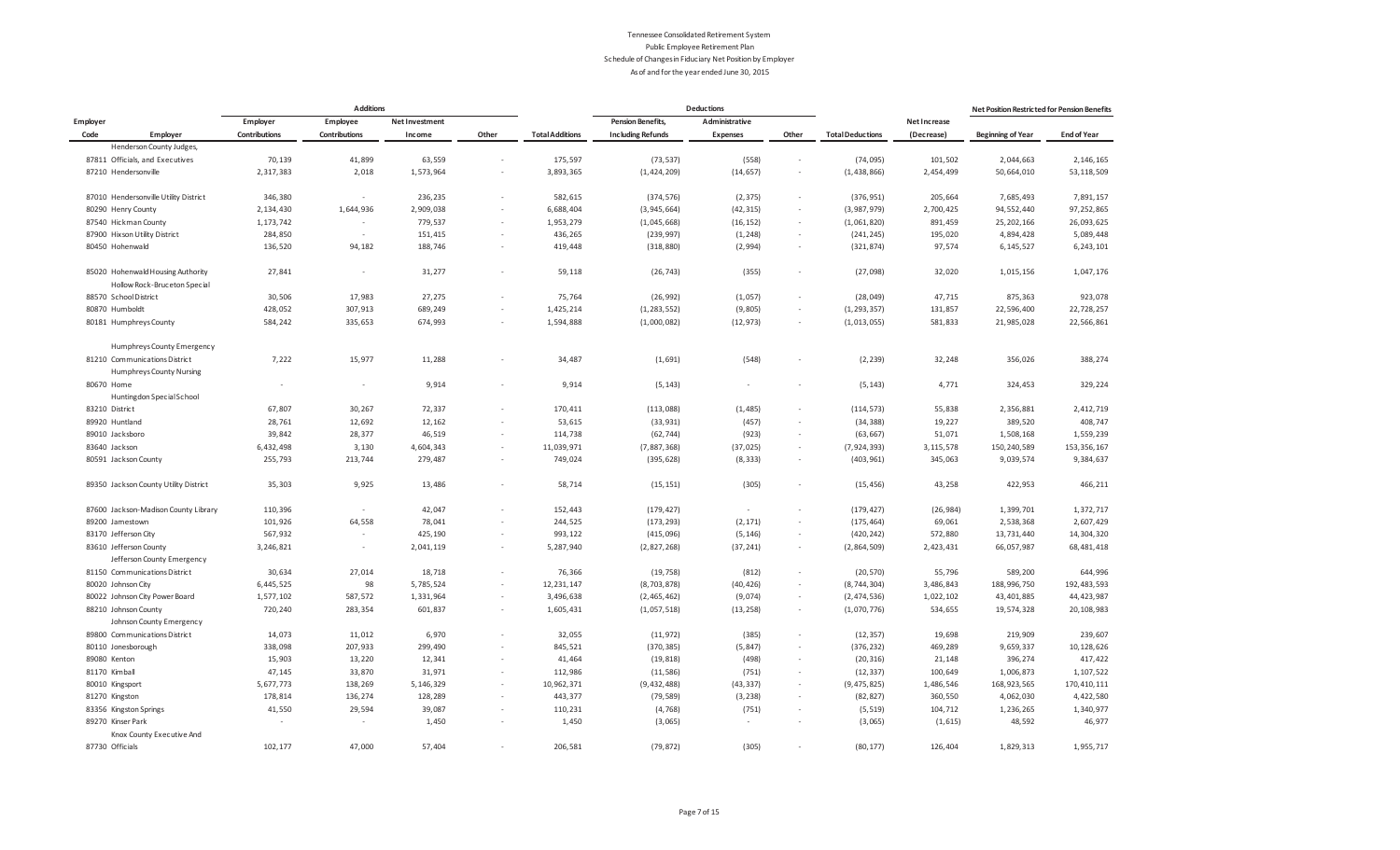|                                                           |                          | <b>Additions</b> |                |                          |                        |                          | <b>Deductions</b> |                          |                         |              | Net Position Restricted for Pension Benefits |                    |
|-----------------------------------------------------------|--------------------------|------------------|----------------|--------------------------|------------------------|--------------------------|-------------------|--------------------------|-------------------------|--------------|----------------------------------------------|--------------------|
| Employer                                                  | Employer                 | Employee         | Net Investment |                          |                        | <b>Pension Benefits,</b> | Administrative    |                          |                         | Net Increase |                                              |                    |
| Code<br>Employer                                          | Contributions            | Contributions    | Income         | Other                    | <b>Total Additions</b> | <b>Including Refunds</b> | <b>Expenses</b>   | Other                    | <b>Total Deductions</b> | (Decrease)   | <b>Beginning of Year</b>                     | <b>End of Year</b> |
| Knoxville City Judges and                                 |                          |                  |                |                          |                        |                          |                   |                          |                         |              |                                              |                    |
| 89380 Attorneys                                           | 1,392                    | $\sim$           | 2,140          |                          | 3,532                  | (1, 714)                 | $\sim$            |                          | (1, 714)                | 1,818        | 69,640                                       | 71,458             |
| 80740 Lafayette                                           | 152,365                  | 139,529          | 274,496        |                          | 566,390                | (272, 163)               | (3, 257)          | $\overline{\phantom{a}}$ | (275, 420)              | 290,970      | 8,904,253                                    | 9, 195, 223        |
| 87280 Lafollette                                          | 257,236                  | 131,646          | 352,257        | $\sim$                   | 741,139                | (629, 674)               | (4, 284)          | $\epsilon$               | (633, 958)              | 107,181      | 11,559,807                                   | 11,666,988         |
| 83728 Lake City                                           | 10,710                   | 44,256           | 61,257         |                          | 116,223                | (35, 884)                | (1, 269)          | $\epsilon$               | (37, 153)               | 79,070       | 1,980,041                                    | 2,059,111          |
| 83790 Lake County                                         | 161,991                  | 137,640          | 225,295        | $\overline{\phantom{a}}$ | 524,926                | (300, 035)               | (5, 254)          | $\overline{\phantom{a}}$ | (305, 289)              | 219,637      | 7,319,817                                    | 7,539,454          |
| 85030 Lake County Utility District                        | 84,830                   | 28,506           | 100,989        | $\sim$                   | 214,325                | (84, 617)                | (609)             | $\epsilon$               | (85, 226)               | 129,099      | 3,264,899                                    | 3,393,998          |
| 81180 Lakeland                                            | 58,557                   | 33,602           | 48,902         | ×                        | 141,061                | (60, 195)                | (751)             | $\sim$                   | (60, 946)               | 80,115       | 1,572,212                                    | 1,652,327          |
| Lakeland Municipal Schools                                |                          |                  |                |                          |                        |                          |                   |                          |                         |              |                                              |                    |
| 81181 Board of Education                                  | 42,661                   | 24,803           | 961            |                          | 68,425                 | $\sim$                   | (1,046)           | $\sim$                   | (1,046)                 | 67,379       | ٠                                            | 67,379             |
| 88130 Lakeview Utility District                           | 28,989                   | 12,942           | 10,667         | $\overline{\phantom{a}}$ | 52,598                 | (6, 816)                 | (345)             | ×,                       | (7, 161)                | 45,437       | 328,988                                      | 374,425            |
| 80910 Lakewood                                            | $\sim$                   | $\sim$           | 10,904         |                          | 10,904                 | (8, 793)                 | $\sim$            | $\sim$                   | (8, 793)                | 2,111        | 358,435                                      | 360,546            |
| 83900 Lauderdale County                                   | 703,476                  | 471,377          | 973,579        |                          | 2, 148, 432            | (1, 538, 723)            | (17, 434)         | $\sim$                   | (1, 556, 157)           | 592,275      | 31,825,128                                   | 32, 417, 403       |
| Lauderdale County Emergency                               |                          |                  |                |                          |                        |                          |                   |                          |                         |              |                                              |                    |
| 89550 Communications District                             | ×,                       | 4,188            | 5,401          |                          | 9,589                  | $\sim$                   | (152)             |                          | (152)                   | 9,437        | 173, 177                                     | 182,614            |
| 87510 Lawrence County                                     | 1,320,163                | 676,371          | 1,271,681      |                          | 3,268,215              | (2, 183, 175)            | (28, 821)         | $\sim$                   | (2, 211, 996)           | 1,056,219    | 41, 397, 315                                 | 42, 453, 534       |
| Lawrence County Emergency                                 |                          |                  |                |                          |                        |                          |                   |                          |                         |              |                                              |                    |
| 89030 Communications District                             | 43,041                   | 29,684           | 38,760         | $\overline{\phantom{a}}$ | 111,485                | (62, 243)                | (812)             | $\overline{\phantom{a}}$ | (63, 055)               | 48,430       | 1,253,644                                    | 1,302,074          |
| 88660 Lawrence County Public Library                      | $\sim$                   | 5,192            | 21,244         |                          | 26,436                 | (105, 142)               | (203)             | $\epsilon$               | (105, 345)              | (78, 909)    | 739,843                                      | 660,934            |
| 89160 Lawrenceburg                                        | 643,468                  | 218,102          | 411,122        | $\sim$                   | 1,272,692              | (1, 174, 143)            | (6, 293)          | $\sim$                   | (1, 180, 436)           | 92,256       | 13,474,907                                   | 13,567,163         |
| 89290 Lawrenceburg Housing Authority                      | 37,369                   | 23,651           | 59,703         |                          | 120,723                | (55, 131)                | (498)             |                          | (55, 629)               | 65,094       | 1,935,771                                    | 2,000,865          |
| 83120 Lebanon                                             | 1,774,194                | $\sim$           | 1,492,974      | $\overline{\phantom{a}}$ | 3, 267, 168            | (1, 794, 053)            | (13, 288)         | $\overline{\phantom{a}}$ | (1,807,341)             | 1,459,827    | 48, 491, 228                                 | 49,951,055         |
| 80250 Lebanon Special School District                     | 291,610                  | 191,347          | 343,634        | $\sim$                   | 826,591                | (410, 494)               | (7, 604)          | $\overline{\phantom{a}}$ | (418,098)               | 408,493      | 11,099,800                                   | 11,508,293         |
| 88216 Lenoir City Schools                                 | 86,648                   | 132,456          | 227,261        |                          | 446,365                | (203, 129)               | (5, 512)          | $\bar{a}$                | (208, 641)              | 237,724      | 7,392,043                                    | 7,629,767          |
| 80551 Lewis County                                        | 61,251                   | 73,975           | 35,450         |                          | 170,676                | (57, 733)                | (2, 791)          | $\overline{\phantom{a}}$ | (60, 524)               | 110,152      | 1, 113, 649                                  | 1,223,801          |
| 83240 Lewis County Board of Education                     | 184,651                  | 84,317           | 169,899        | $\sim$                   | 438,867                | (232, 539)               | (4, 162)          | $\overline{\phantom{a}}$ | (236, 701)              | 202,166      | 5,496,286                                    | 5,698,452          |
| Lewis County Highway                                      |                          |                  |                |                          |                        |                          |                   |                          |                         |              |                                              |                    |
| 80550 Department                                          | 44,277                   | 22,870           | 62,030         | $\sim$                   | 129,177                | (152, 273)               | (761)             | ä,                       | (153, 034)              | (23, 857)    | 2,056,958                                    | 2,033,101          |
| 87806 Lewis County Officials                              | 59,026                   | 33,962           | 67,092         | $\sim$                   | 160,080                | (137, 796)               | (508)             | $\overline{\phantom{a}}$ | (138, 304)              | 21,776       | 2,201,007                                    | 2,222,783          |
| 86060 Lincoln County<br>Lincoln County Board of Public    | 601,764                  | 926,755          | 1,536,071      | $\sim$                   | 3,064,590              | (1, 819, 228)            | (29, 352)         | $\sim$                   | (1, 848, 580)           | 1,216,010    | 50,017,784                                   | 51, 233, 794       |
| 89730 Utilities                                           | 87,393                   | 50,226           | 77,098         | $\sim$                   | 214,717                | (103, 109)               | (1, 289)          | $\overline{\phantom{a}}$ | (104, 398)              | 110,319      | 2,486,641                                    | 2,596,960          |
| 87394 Linden                                              | 64,950                   | 23,826           | 51,299         | 8,091                    | 148,166                | (109, 295)               | (720)             | $\overline{\phantom{a}}$ | (110, 015)              | 38,151       | 1,672,210                                    | 1,710,361          |
| 80570 Linebaugh Public Library<br>Little Tennessee Valley | 66,147                   | 48,301           | 93,504         | $\sim$                   | 207,952                | (94, 218)                | (1, 542)          | $\overline{\phantom{a}}$ | (95, 760)               | 112,192      | 3,031,398                                    | 3, 143, 590        |
| 84020 Educational Cooperative                             | 1,651                    | 3,002            | 3,814          | ä,                       | 8,467                  | (4, 387)                 | (102)             | $\overline{\phantom{a}}$ | (4, 489)                | 3,978        | 123,730                                      | 127,708            |
| 88850 Livingston                                          | 219,672                  | 123,352          | 223,984        | J.                       | 567,008                | (219, 960)               | (3, 918)          |                          | (223, 878)              | 343,130      | 7,188,381                                    | 7,531,511          |
| 88311 Lobelville                                          | 63,768                   | 5,471            | 33,860         | ×.                       | 103,099                | (59, 890)                | (802)             | $\overline{\phantom{a}}$ | (60, 692)               | 42,407       | 1,092,538                                    | 1,134,945          |
| 88040 Lookout Mountain                                    | 107,467                  | 69,886           | 136,423        | $\sim$                   | 313,776                | (155, 985)               | (1, 583)          | $\overline{\phantom{a}}$ | (157, 568)              | 156,208      | 4,419,566                                    | 4,575,774          |
| 84080 Loretto                                             | $\overline{\phantom{a}}$ | 22,734           | 60,237         | $\sim$                   | 82,971                 | (62, 908)                | (711)             | $\overline{\phantom{a}}$ | (63, 619)               | 19,352       | 1,976,216                                    | 1,995,568          |
| 80850 Loudon                                              | 471,052                  | $\sim$           | 313,922        |                          | 784,974                | (327, 990)               | (2, 538)          | $\sim$                   | (330, 528)              | 454,446      | 10, 122, 296                                 | 10,576,742         |
| 83300 Loudon County                                       | 1,179,065                | 569,765          | 1,136,952      |                          | 2,885,782              | (1, 755, 428)            | (18, 696)         | $\epsilon$               | (1, 774, 124)           | 1,111,658    | 36,927,805                                   | 38,039,463         |
| Loudon County Economic                                    |                          |                  |                |                          |                        |                          |                   |                          |                         |              |                                              |                    |
| 81900 Development Agency                                  | 12.322                   | 7.214            | 14.032         |                          | 33.568                 |                          | (102)             |                          | (102)                   | 33.466       | 445.840                                      | 479.306            |
|                                                           |                          |                  |                |                          |                        |                          |                   |                          |                         |              |                                              |                    |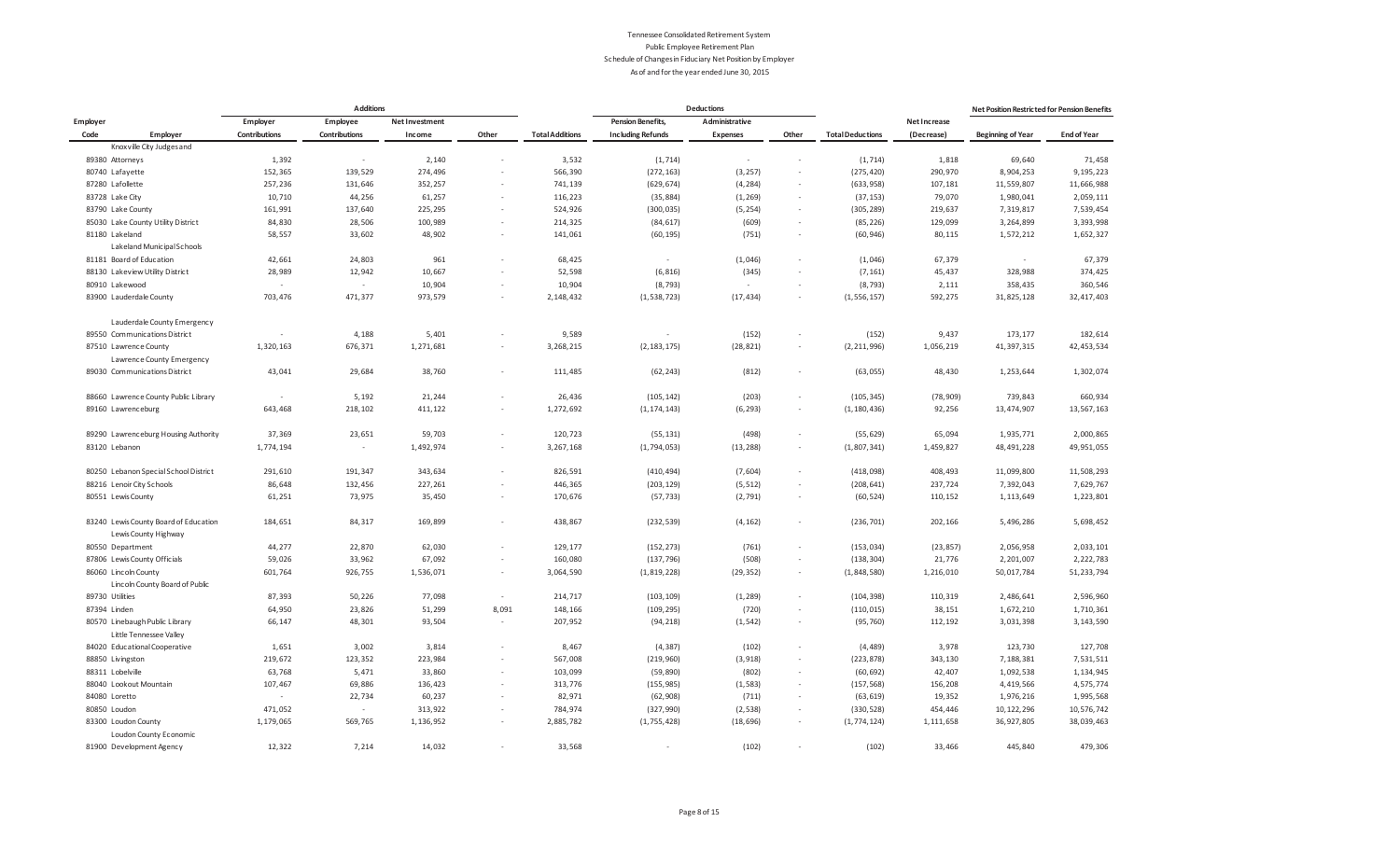|                                         |          |                      | <b>Additions</b>     |                |        |                        |                          | <b>Deductions</b> |                          |                         |                     | Net Position Restricted for Pension Benefits |                    |
|-----------------------------------------|----------|----------------------|----------------------|----------------|--------|------------------------|--------------------------|-------------------|--------------------------|-------------------------|---------------------|----------------------------------------------|--------------------|
| Employer                                |          | Employer             | Employee             | Net Investment |        |                        | <b>Pension Benefits,</b> | Administrative    |                          |                         | <b>Net Increase</b> |                                              |                    |
| Code                                    | Employer | <b>Contributions</b> | <b>Contributions</b> | Income         | Other  | <b>Total Additions</b> | <b>Including Refunds</b> | <b>Expenses</b>   | Other                    | <b>Total Deductions</b> | (Decrease)          | <b>Beginning of Year</b>                     | <b>End of Year</b> |
| Loudon County Emergency                 |          |                      |                      |                |        |                        |                          |                   |                          |                         |                     |                                              |                    |
| 81883 Communications District           |          | 23,151               | 25,896               | 13,270         |        | 62,317                 | (24, 875)                | (711)             | $\sim$                   | (25, 586)               | 36,731              | 419,103                                      | 455,834            |
| 81340 Loudon Utilities                  |          | 362,325              | 210,899              | 296,804        |        | 870,028                | (371, 753)               | (3, 116)          | $\sim$                   | (374, 869)              | 495,159             | 9,537,589                                    | 10,032,748         |
| 89610 Luttrell                          |          | 5,070                | 3,979                | 6,595          |        | 15,644                 | (8, 859)                 | (254)             | $\sim$                   | (9, 113)                | 6,531               | 214, 174                                     | 220,705            |
| 88990 Macon County                      |          | 300,865              | 460,037              | 557,524        |        | 1,318,426              | (471, 752)               | (19, 488)         | $\sim$                   | (491, 240)              | 827,186             | 17,952,197                                   | 18,779,383         |
| Macon County Emergency                  |          |                      |                      |                |        |                        |                          |                   |                          |                         |                     |                                              |                    |
| 81880 Communications District           |          | 8,628                | 4,494                | 1,620          |        | 14,742                 | $\sim$                   | (102)             | ×.                       | (102)                   | 14,640              | 46,037                                       | 60,677             |
| 87480 Madison County                    |          | 3,938,838            | 300                  | 3,782,858      |        | 7,721,996              | (4, 954, 709)            | (47, 023)         | $\epsilon$               | (5,001,732)             | 2,720,264           | 123, 355, 111                                | 126,075,375        |
| 87488 Madison County E 911 ECD          |          | 33,828               | $\sim$               | 13,220         |        | 47,048                 | (9, 836)                 | (152)             | $\overline{\phantom{a}}$ | (9,988)                 | 37,060              | 416,008                                      | 453,068            |
| 81886 Madison Suburban Utility District |          | 383,920              | 84,304               | 45,936         |        | 514,160                | (123, 218)               | (1,909)           | $\sim$                   | (125, 127)              | 389,033             | 1,319,906                                    | 1,708,939          |
| 87460 Madisonville                      |          | 211,622              | $\sim$               | 153,369        |        | 364,991                | (98, 274)                | (2, 405)          | $\overline{\phantom{a}}$ | (100, 679)              | 264,312             | 4,924,199                                    | 5, 188, 511        |
| 89970 Manchester                        |          | 248,031              | 236,781              | 103,794        |        | 588,606                | (79, 607)                | (6, 871)          | $\epsilon$               | (86, 478)               | 502,128             | 3,170,922                                    | 3,673,050          |
| 83082 Marion County                     |          | 601,407              | 451,664              | 819,239        | $\sim$ | 1,872,310              | (1, 131, 572)            | (15, 587)         | $\sim$                   | (1, 147, 159)           | 725,151             | 26, 613, 139                                 | 27,338,290         |
| 83400 Marshall County                   |          | 803,925              | 609,918              | 1,091,679      |        | 2,505,522              | (1, 580, 468)            | (22, 195)         | $\overline{\phantom{a}}$ | (1,602,663)             | 902,859             | 35, 536, 353                                 | 36,439,212         |
| 89330 Martin                            |          | 466,570              | 240,992              | 381,825        |        | 1,089,387              | (515, 988)               | (6, 771)          | $\sim$                   | (522, 759)              | 566,628             | 12,331,233                                   | 12,897,861         |
| 80150 Maryville                         |          | 2,233,943            | 991,986              | 2,366,437      | $\sim$ | 5,592,366              | (2,872,759)              | (23, 294)         | $\sim$                   | (2,896,053)             | 2,696,313           | 76,585,075                                   | 79, 281, 388       |
| 81160 Maryville Housing Authority       |          | 62,872               | 44,781               | 54,583         |        | 162,236                | (47, 878)                | (1,056)           | $\sim$                   | (48, 934)               | 113,302             | 1,727,974                                    | 1,841,276          |
| 85060 Maury City                        |          | 12,932               | $\sim$               | 19,627         | ×.     | 32,559                 | (34, 962)                | (223)             | $\sim$                   | (35, 185)               | (2,626)             | 648,370                                      | 645,744            |
| 89520 Maury County                      |          | 1,188,886            | 1,288,204            | 1,840,671      | $\sim$ | 4,317,761              | (1, 876, 071)            | (46, 288)         | $\sim$                   | (1, 922, 359)           | 2,395,402           | 59,485,081                                   | 61,880,483         |
| Maury County Emergency                  |          |                      |                      |                |        |                        |                          |                   |                          |                         |                     |                                              |                    |
| 81330 Communications District           |          | 72,339               | 37,767               | 32,860         | ×.     | 142,966                | (64, 968)                | (863)             | $\epsilon$               | (65, 831)               | 77,135              | 1,040,557                                    | 1, 117, 692        |
| 89210 Maynardville                      |          | 1,691                | 28,186               | 30,512         |        | 60,389                 | (17, 771)                | (964)             | $\sim$                   | (18, 735)               | 41,654              | 985,108                                      | 1,026,762          |
| 89240 McEwen                            |          | 42,823               | 31,200               | 27,947         | ×.     | 101,970                | (28, 342)                | (771)             | $\overline{\phantom{a}}$ | (29, 113)               | 72,857              | 884,950                                      | 957,807            |
| 81200 Mckenzie                          |          | 89,089               | 81,037               | 73,349         |        | 243,475                | (120, 525)               | (2, 467)          | $\sim$                   | (122, 992)              | 120,483             | 2,357,994                                    | 2,478,477          |
|                                         |          |                      |                      |                |        |                        |                          |                   |                          |                         |                     |                                              |                    |
| 88430 Mckenzie Special School District  |          | 50,713               | 37,959               | 65,245         |        | 153,917                | (52, 035)                | (1, 929)          | $\overline{\phantom{a}}$ | (53, 964)               | 99,953              | 2,101,015                                    | 2,200,968          |
| 83370 Mcminn County                     |          | 392,050              | 626,191              | 1,643,662      |        | 2,661,903              | (3,081,017)              | (24, 023)         | $\sim$                   | (3, 105, 040)           | (443, 137)          | 54, 363, 813                                 | 53,920,676         |
| McMinn County Economic                  |          |                      |                      |                |        |                        |                          |                   |                          |                         |                     |                                              |                    |
| 81892 Development District              |          | 10,825               | $\sim$               | 74             | $\sim$ | 10,899                 | $\sim$                   | (102)             | $\epsilon$               | (102)                   | 10,797              |                                              | 10,797             |
| 80320 Mcminnville                       |          | 960,649              | $\sim$               | 804,688        | $\sim$ | 1,765,337              | (1,092,798)              | (7, 360)          | $\epsilon$               | (1, 100, 158)           | 665,179             | 26, 196, 799                                 | 26, 861, 978       |
| 87890 Mcnairy County                    |          | 397,514              | 378,560              | 463,324        |        | 1,239,398              | (486, 255)               | (19,003)          | $\overline{\phantom{a}}$ | (505, 258)              | 734,140             | 14,928,880                                   | 15,663,020         |
| Mcnairy County Emergency                |          |                      |                      |                |        |                        |                          |                   |                          |                         |                     |                                              |                    |
| 88830 Communications District           |          | 10,904               | 10,267               | 11,979         | $\sim$ | 33,150                 | (14, 897)                | (345)             | $\overline{\phantom{a}}$ | (15, 242)               | 17,908              | 385,953                                      | 403,861            |
| 81440 Medina                            |          | 34,080               | 32,644               | 14,644         |        | 81,368                 | (5,048)                  | (914)             | $\overline{\phantom{a}}$ | (5, 962)                | 75,406              | 441,508                                      | 516,914            |
| Meigs County and Highway                |          |                      |                      |                |        |                        |                          |                   |                          |                         |                     |                                              |                    |
| 87580 Department                        |          |                      | $\sim$               | 22,343         |        | 22,343                 | (19, 822)                |                   |                          | (19, 822)               | 2,521               | 735,365                                      | 737,886            |
| 87080 Memphis Housing Authority         |          | 605,946              | 25,752               | 1,199,736      |        | 1,831,434              | (2, 215, 955)            | (4, 356)          |                          | (2, 220, 311)           | (388, 877)          | 39,747,908                                   | 39, 359, 031       |
| 83990 Middle Tennessee Utility District |          | 768,630              | $\sim$               | 747,454        |        | 1,516,084              | (942, 157)               | (6,000)           | $\sim$                   | (948, 157)              | 567,927             | 24, 387, 718                                 | 24, 955, 645       |
| 88766 Middleton                         |          | 30,113               | 14,422               | 23,459         | ×.     | 67,994                 | (29, 725)                | (355)             | $\overline{\phantom{a}}$ | (30,080)                | 37,914              | 754,477                                      | 792,391            |
| 83200 Milan                             |          | 308,158              | $\sim$               | 295,599        | ×.     | 603,757                | (322, 578)               | (3, 846)          | $\epsilon$               | (326, 424)              | 277,333             | 9,606,791                                    | 9,884,124          |
| 87060 Milan Special School District     |          | 75,828               | 94,082               | 153,379        |        | 323,289                | (163, 950)               | (4, 455)          | $\epsilon$               | (168, 405)              | 154,884             | 4,976,325                                    | 5, 131, 209        |
| 89440 Millersville                      |          | 50,556               | 56,933               | 55,381         | $\sim$ | 162,870                | (114, 401)               | (1, 472)          | $\overline{\phantom{a}}$ | (115, 873)              | 46,997              | 1,802,317                                    | 1,849,314          |
| 80330 Millington                        |          | 530,147              | $\sim$               | 689,233        | $\sim$ | 1,219,380              | (954, 367)               | (8, 324)          | $\epsilon$               | (962, 691)              | 256,689             | 22,592,871                                   | 22,849,560         |
| 83410 Monroe County                     |          | 884,358              | 678,593              | 1,134,720      | $\sim$ | 2,697,671              | (1, 403, 849)            | (23, 396)         | $\sim$                   | (1, 427, 245)           | 1,270,426           | 36,774,815                                   | 38,045,241         |
| Monroe County Emergency                 |          |                      |                      |                |        |                        |                          |                   |                          |                         |                     |                                              |                    |
| 83419 Communications District           |          | 21,488               | 19,534               | 28,054         |        | 69,076                 | (13, 885)                | (558)             |                          | (14, 443)               | 54,633              | 897,615                                      | 952,248            |
| 81380 Monterey                          |          | 65,631               | 52,589               | 31,427         |        | 149,647                | (5, 852)                 | (1, 563)          |                          | (7, 415)                | 142,232             | 964,982                                      | 1,107,214          |
| 80162 Montgomery County                 |          | 9,884,158            | 9,073                | 6,354,345      | 9,750  | 16, 257, 326           | (7, 416, 482)            | (121, 228)        |                          | (7, 537, 710)           | 8,719,616           | 205, 465, 659                                | 214, 185, 275      |
|                                         |          |                      |                      |                |        |                        |                          |                   |                          |                         |                     |                                              |                    |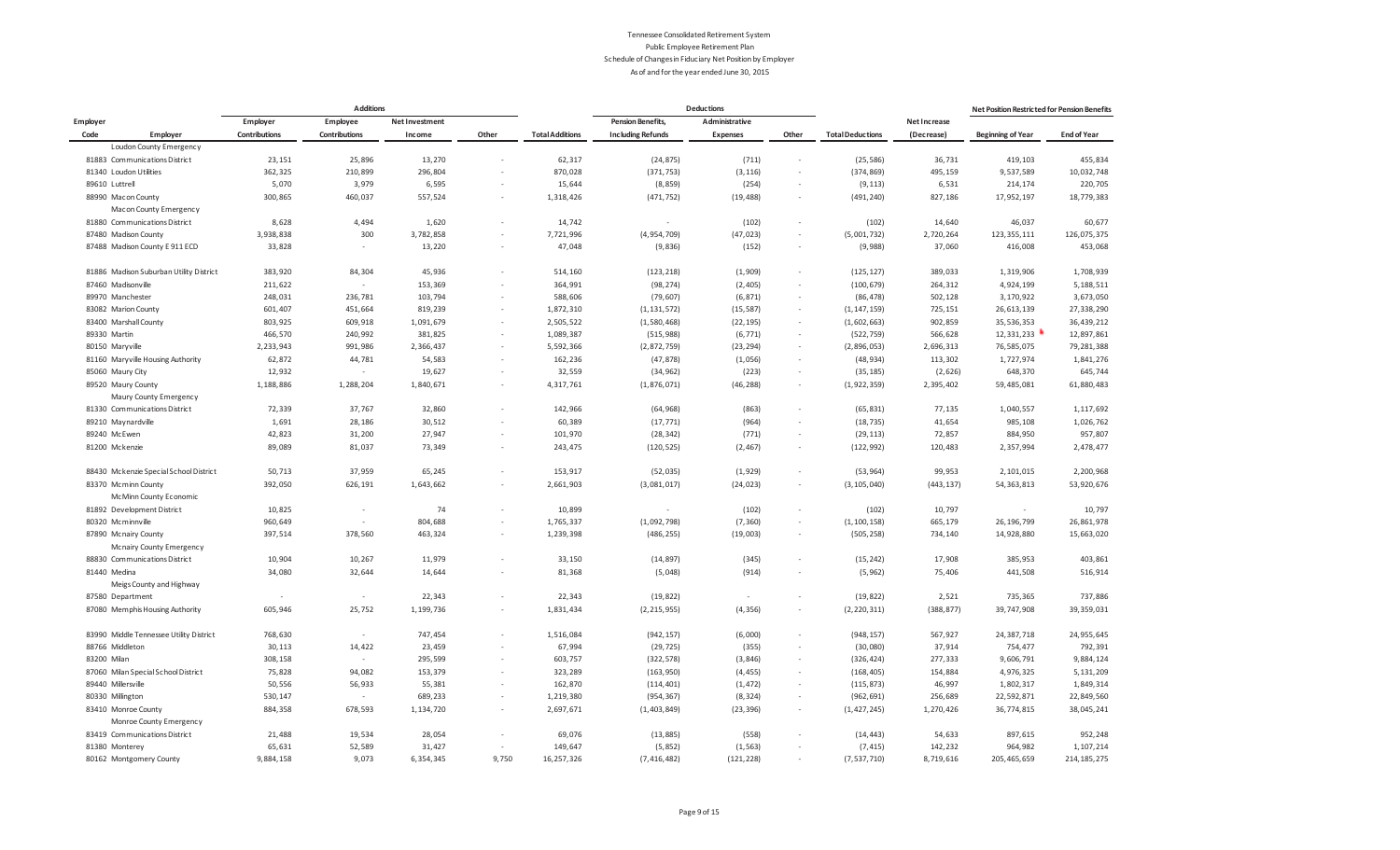|          |                                                           |               | <b>Additions</b> |                |        |                        |                          | <b>Deductions</b> |                          |                         |              | Net Position Restricted for Pension Benefits |                    |
|----------|-----------------------------------------------------------|---------------|------------------|----------------|--------|------------------------|--------------------------|-------------------|--------------------------|-------------------------|--------------|----------------------------------------------|--------------------|
| Employer |                                                           | Employer      | Employee         | Net Investment |        |                        | <b>Pension Benefits,</b> | Administrative    |                          |                         | Net Increase |                                              |                    |
| Code     | Employer                                                  | Contributions | Contributions    | Income         | Other  | <b>Total Additions</b> | <b>Including Refunds</b> | <b>Expenses</b>   | Other                    | <b>Total Deductions</b> | (Decrease)   | <b>Beginning of Year</b>                     | <b>End of Year</b> |
|          | Montgomery County Emergency                               |               |                  |                |        |                        |                          |                   |                          |                         |              |                                              |                    |
|          | 88630 Communications District                             | 132,572       | $\sim$           | 94,584         |        | 227,156                | (76, 930)                | (1, 523)          | $\sim$                   | (78, 453)               | 148,703      | 3,048,965                                    | 3, 197, 668        |
|          | Moore County Board of                                     |               |                  |                |        |                        |                          |                   |                          |                         |              |                                              |                    |
|          | 83880 Education                                           | 25,086        | 56,246           | 110,225        | ×.     | 191,557                | (136, 435)               | (2, 893)          | $\sim$                   | (139, 328)              | 52,229       | 3,603,142                                    | 3,655,371          |
|          | 87802 Moore County Officials                              | 57,406        | 27,494           | 42,397         |        | 127,297                | (68, 943)                | (457)             |                          | (69, 400)               | 57,897       | 1,372,327                                    | 1,430,224          |
|          | 83730 Morgan County                                       | 621,625       | 400,020          | 530,200        |        | 1,551,845              | (805, 944)               | (16, 019)         | $\epsilon$               | (821, 963)              | 729,882      | 17, 144, 195                                 | 17,874,077         |
|          | 89790 Morrison                                            | 4,071         | 3,628            | 4,304          |        | 12,003                 | $\sim$                   | (102)             |                          | (102)                   | 11,901       | 135,936                                      | 147,837            |
|          | 80070 Morristown                                          | 1,999,102     | 652,910          | 1,794,350      |        | 4,446,362              | (3,650,880)              | (14, 221)         | $\sim$                   | (3,665,101)             | 781,261      | 58,667,609                                   | 59,448,870         |
|          | Morristown Hamblen County                                 |               |                  |                |        |                        |                          |                   |                          |                         |              |                                              |                    |
|          | 88441 Landfill                                            | 52,111        | 20,500           | 55,424         | ×.     | 128,035                | (108, 072)               | (558)             | ٠                        | (108, 630)              | 19,405       | 1,817,571                                    | 1,836,976          |
|          |                                                           |               |                  |                |        |                        |                          |                   |                          |                         |              |                                              |                    |
|          | 80073 Morristown Housing Authority                        | 176,294       | $\sim$           | 148,211        | ×.     | 324,505                | (218, 929)               | (1,086)           | $\overline{\phantom{a}}$ | (220, 015)              | 104,490      | 4,834,056                                    | 4,938,546          |
|          | 89500 Moscow Town Of                                      | 25,080        | 13,918           | 11,357         | $\sim$ | 50,355                 | (21, 906)                | (406)             | ٠                        | (22, 312)               | 28,043       | 360,439                                      | 388,482            |
|          | 81260 Mosheim                                             | 15,593        | 11,234           | 7,644          |        | 34,471                 | $\sim$                   | (305)             |                          | (305)                   | 34,166       | 234,872                                      | 269,038            |
|          | 88312 Mount Carmel                                        | 70,842        | $\sim$           | 70,758         |        | 141,600                | (26, 766)                | (923)             |                          | (27, 689)               | 113,911      | 2,275,853                                    | 2,389,764          |
|          | 87490 Mountain City                                       | 137,643       | 62,909           | 117,519        | $\sim$ | 318,071                | (132, 069)               | (2, 182)          | $\sim$                   | (134, 251)              | 183,820      | 3,782,558                                    | 3,966,378          |
|          | 88200 Mt. Juliet                                          | 798,473       | 398              | 349,649        |        | 1,148,520              | (224, 747)               | (6, 657)          |                          | (231, 404)              | 917,116      | 11,068,833                                   | 11,985,949         |
|          | 88420 Munford                                             | 121,740       | 117,322          | 162,326        |        | 401,388                | (218, 254)               | (2,770)           | $\overline{\phantom{a}}$ | (221, 024)              | 180,364      | 5,261,462                                    | 5,441,826          |
|          | 80240 Murfreesboro Board of Education                     | 1,135,640     | 95               | 722,386        | $\sim$ | 1,858,121              | (1,023,712)              | (19, 806)         |                          | (1,043,518)             | 814,603      | 23, 360, 671                                 | 24, 175, 274       |
|          | 86020 Networks Sullivan Partnership                       | $\sim$        | 10,558           | 22,094         |        | 32,652                 | (35, 493)                | (172)             | $\overline{\phantom{a}}$ | (35, 665)               | (3, 013)     | 729,892                                      | 726,879            |
|          | 80410 New Johnsonville City                               | 61,283        | 465              | 36,809         | $\sim$ | 98,557                 | (53, 201)                | (650)             | ٠                        | (53, 851)               | 44,706       | 1, 191, 176                                  | 1,235,882          |
|          | 89870 New Market Utility District                         | 22,354        | 8,304            | 4,813          |        | 35,471                 | (7,621)                  | (213)             | $\overline{\phantom{a}}$ | (7, 834)                | 27,637       | 138,977                                      | 166,614            |
|          | 89050 New Tazewell                                        | 46,854        | 25,249           | 60,185         |        | 132,288                | (155, 299)               | (711)             |                          | (156, 010)              | (23, 722)    | 1,998,477                                    | 1,974,755          |
|          | 87200 Newport                                             | 598,946       | 327,883          | 567,175        | $\sim$ | 1,494,004              | (1, 116, 642)            | (7, 167)          | $\sim$                   | (1, 123, 809)           | 370,195      | 18,513,853                                   | 18,884,048         |
|          | 89510 Nolensville                                         | 16,345        | 32,955           | 23,459         |        | 72,759                 | (1, 259)                 | (689)             | ٠                        | (1, 948)                | 70,811       | 738,035                                      | 808,846            |
|          | 80080 Norris                                              | 72,251        | 32,226           | 80,732         |        | 185,209                | (157, 205)               | (853)             |                          | (158, 058)              | 27,151       | 2,643,876                                    | 2,671,027          |
|          | North Utility District of Decatur-                        |               |                  |                |        |                        |                          |                   |                          |                         |              |                                              |                    |
|          | 89690 Bendon County                                       | $\sim$        | 4,639            | 4,675          |        | 9,314                  | $\sim$                   | (152)             |                          | (152)                   | 9,162        | 149,558                                      | 158,720            |
|          | 88750 North West Utility District                         | 49,042        | 35,181           | 44,021         |        | 128,244                | (54, 270)                | (711)             |                          | (54, 981)               | 73,263       | 1,414,621                                    | 1,487,884          |
|          | Northeast Henry County Utility                            |               |                  |                |        |                        |                          |                   |                          |                         |              |                                              |                    |
|          | 88930 District                                            | 7,313         | 8,604            | 18,406         |        | 34,323                 | (16, 637)                | (244)             | ä,                       | (16, 881)               | 17,442       | 598,093                                      | 615,535            |
|          | 81888 Oak Hill                                            | 2,953         | 62,749           | 5,446          |        | 71,148                 |                          | (51)              |                          | (51)                    | 71,097       | 143,987                                      | 215,084            |
|          | 80060 Oak Ridge                                           | 2,774,706     | $\sim$           | 2,701,770      | ×.     | 5,476,476              | (5,000,724)              | (18, 260)         | ٠                        | (5,018,984)             | 457,492      | 88, 844, 589                                 | 89, 302, 081       |
|          | 80062 Oak Ridge Schools                                   | 603,825       | 300,414          | 824,811        |        | 1,729,050              | (1, 407, 675)            | (9, 355)          | $\overline{\phantom{a}}$ | (1, 417, 030)           | 312,020      | 27,036,803                                   | 27,348,823         |
|          | 80063 Oak Ridge City Schools Hybrid<br>with Cost Controls | 541           | 677              | $\sim$         |        | 1,218                  | $\sim$                   | (40)              | ٠                        | (40)                    | 1,178        | $\epsilon$                                   | 1,178              |
|          | 80061 Oak Ridge Utility District                          | 111,231       | $\sim$           | 164,632        |        | 275,863                | (145, 284)               | (2, 233)          |                          | (147, 517)              | 128,346      | 5,359,435                                    | 5,487,781          |
|          | 89760 Oakland                                             | 111,335       | 112,213          | 67,167         | $\sim$ | 290,715                | (39, 521)                | (2,781)           | ٠                        | (42, 302)               | 248,413      | 2, 102, 621                                  | 2,351,034          |
|          | 89250 Obion                                               | 18,105        | 16,108           | 16,448         |        | 50,661                 | (31, 784)                | (498)             | $\overline{\phantom{a}}$ | (32, 282)               | 18,379       | 533,050                                      | 551,429            |
|          | 83660 Obion County                                        | 639,778       | 514,367          | 783,557        | ٠      | 1,937,702              | (1, 382, 645)            | (19, 957)         |                          | (1,402,602)             | 535,100      | 25, 544, 178                                 | 26,079,278         |
|          | 81460 O'Connor Utility District                           | 20,563        | 12,589           | 18,657         |        | 51,809                 | (37, 402)                | (305)             | $\sim$                   | (37, 707)               | 14,102       | 608,033                                      | 622,135            |
|          | Old Gainesboro Road Utility                               |               |                  |                |        |                        |                          |                   |                          |                         |              |                                              |                    |
|          | 81650 District                                            | 35,829        | 9,453            | 9,793          |        | 55,075                 | (14, 302)                | (142)             | ٠                        | (14, 444)               | 40,631       | 302,579                                      | 343,210            |
|          | 83260 Old Hickory Utility District                        |               | ×                | 33,868         |        | 33,868                 | (75, 070)                |                   |                          | (75,070)                | (41, 202)    | 1, 137, 176                                  | 1,095,974          |
|          | 87820 Oliver Springs                                      | 49,695        | 59,021           | 85,357         |        | 194,073                | (102, 061)               | (1, 726)          |                          | (103, 787)              | 90,286       | 2,768,953                                    | 2,859,239          |
|          | 83190 Oneida Special School District                      | 118,803       | 44,396           | 149,971        |        | 313,170                | (301, 194)               | (2, 233)          |                          | (303, 427)              | 9,743        | 4,939,456                                    | 4,949,199          |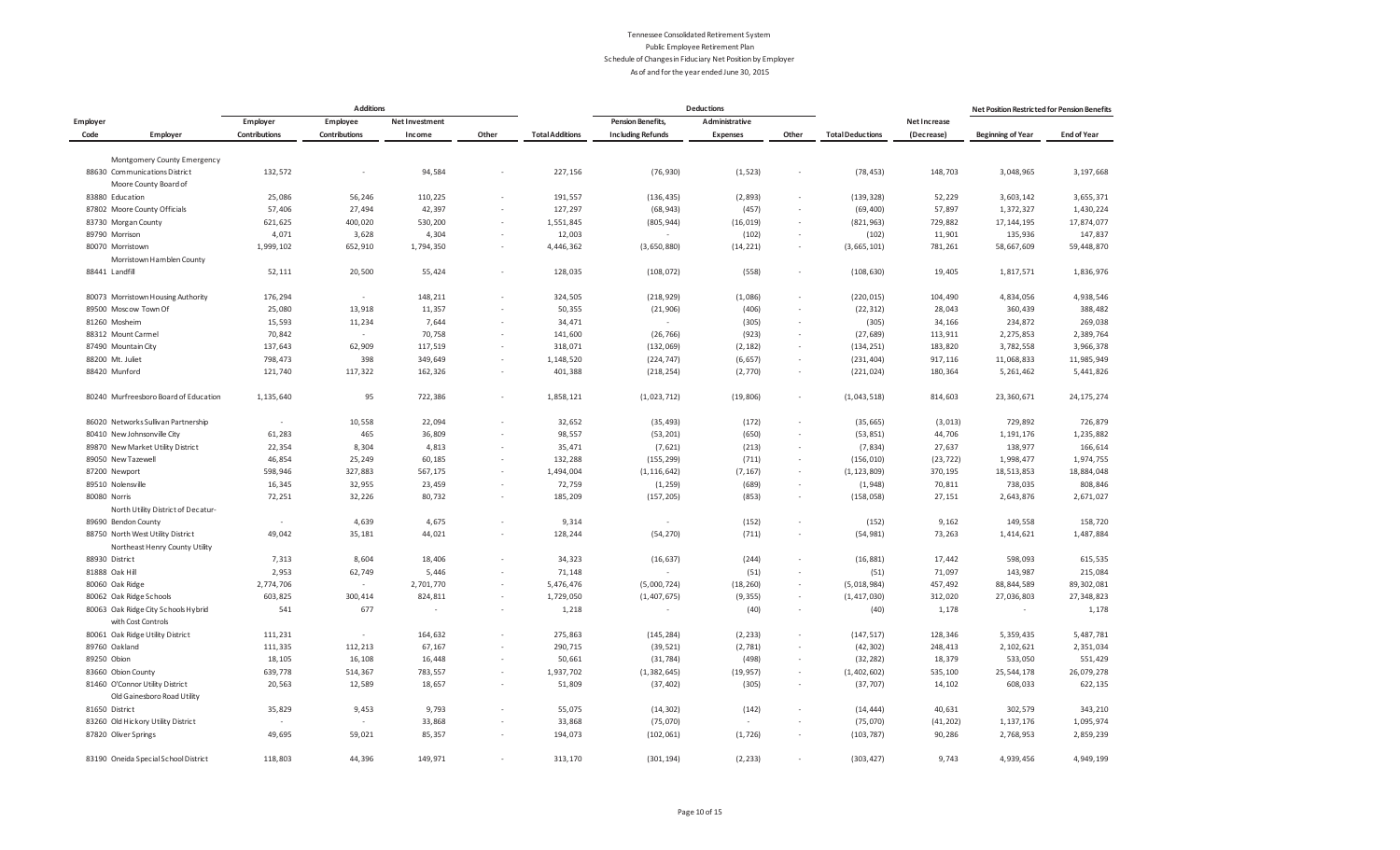|                 |                                                                         |               | <b>Additions</b> |                |        |                        |                          | <b>Deductions</b> |                          |                         |              | Net Position Restricted for Pension Benefits |                    |
|-----------------|-------------------------------------------------------------------------|---------------|------------------|----------------|--------|------------------------|--------------------------|-------------------|--------------------------|-------------------------|--------------|----------------------------------------------|--------------------|
| Employer        |                                                                         | Employer      | Employee         | Net Investment |        |                        | <b>Pension Benefits,</b> | Administrative    |                          |                         | Net Increase |                                              |                    |
| Code            | Employer                                                                | Contributions | Contributions    | Income         | Other  | <b>Total Additions</b> | <b>Including Refunds</b> | Expenses          | Other                    | <b>Total Deductions</b> | (Decrease)   | <b>Beginning of Year</b>                     | <b>End of Year</b> |
|                 | 87050 Overton County                                                    | 537,490       | 496,759          | 778,022        |        | 1,812,271              | (1,071,132)              | (19, 883)         |                          | (1,091,015)             | 721,256      | 25, 286, 124                                 | 26,007,380         |
|                 | Overton County Emergency                                                |               |                  |                |        |                        |                          |                   |                          |                         |              |                                              |                    |
|                 | 87056 Communications District                                           | 13,444        | 17,148           | 17,863         |        | 48,455                 | (70, 280)                | (548)             |                          | (70, 828)               | (22, 373)    | 600,111                                      | 577,738            |
| 80230 Paris     |                                                                         | 497,845       | 220,635          | 517,290        |        | 1,235,770              | (900, 911)               | (5, 847)          | $\overline{\phantom{a}}$ | (906, 758)              | 329,012      | 16,859,064                                   | 17,188,076         |
|                 | 81600 Paris Henry County Utility District                               | 45,769        | 32,552           | 49,752         | $\sim$ | 128,073                | (65, 171)                | (741)             | $\epsilon$               | (65, 912)               | 62,161       | 1,609,169                                    | 1,671,330          |
|                 | 80640 Paris Special School District                                     | 99,669        | 84,753           | 168,527        | $\sim$ | 352,949                | (193, 301)               | (3, 858)          | ٠                        | (197, 159)              | 155,790      | 5,476,341                                    | 5,632,131          |
| 89040 Parsons   |                                                                         | $\sim$        | 44,455           | 68,379         | $\sim$ | 112,834                | (66, 360)                | (1, 655)          | $\sim$                   | (68, 015)               | 44,819       | 2,231,934                                    | 2,276,753          |
| 81310 Pegram    |                                                                         | 10,824        | 7,264            | 7,059          |        | 25,147                 | (3, 663)                 | (203)             | $\sim$                   | (3,866)                 | 21,281       | 222,074                                      | 243,355            |
|                 | 87040 Perry County                                                      | 439,736       | 225,739          | 420,150        | $\sim$ | 1,085,625              | (612, 475)               | (9,043)           | $\sim$                   | (621, 518)              | 464,107      | 13,593,411                                   | 14,057,518         |
|                 | 81100 Persia Utility District                                           | 22,429        | 13,760           | 14,632         |        | 50,821                 | (5, 302)                 | (355)             | $\sim$                   | (5, 657)                | 45,164       | 459,854                                      | 505,018            |
|                 | 83461 Pickett County                                                    | 16,478        | 135,068          | 247,115        | $\sim$ | 398,661                | (294, 283)               | (5, 147)          | $\overline{\phantom{a}}$ | (299, 430)              | 99,231       | 8,097,369                                    | 8,196,600          |
| 88370 Pikeville |                                                                         | 32,871        | 36,605           | 69,191         |        | 138,667                | (168, 960)               | (1,056)           | $\overline{\phantom{a}}$ | (170, 016)              | (31, 349)    | 2,296,832                                    | 2, 265, 483        |
|                 | 89110 Pittman Center                                                    | 32,455        | 12,993           | 19,229         | ×.     | 64,677                 | (7, 479)                 | (355)             | $\overline{\phantom{a}}$ | (7, 834)                | 56,843       | 605,550                                      | 662,393            |
|                 | 81290 Plateau Utility District                                          | 103,484       | 39,378           | 38,480         |        | 181,342                | $\sim$                   | (1, 015)          | $\overline{\phantom{a}}$ | (1, 015)                | 180,327      | 1,178,460                                    | 1,358,787          |
|                 | 89480 Pleasant View                                                     | 18,710        | 16,558           | 15,691         | $\sim$ | 50,959                 | $\sim$                   | (396)             | ٠                        | (396)                   | 50,563       | 492,036                                      | 542,599            |
|                 | 89430 Polk County                                                       | 408,901       | 249,330          | 296,568        |        | 954,799                | (368, 104)               | (9,664)           | $\overline{\phantom{a}}$ | (377, 768)              | 577,031      | 9,474,648                                    | 10,051,679         |
|                 | 88890 Poplar Grove Utility District                                     | 51,376        | 48,695           | 59,096         | $\sim$ | 159,167                | (50, 698)                | (1, 339)          | $\sim$                   | (52, 037)               | 107,130      | 1,894,764                                    | 2,001,894          |
| 81020 Portland  |                                                                         | 526,805       | 248,121          | 452,471        |        | 1,227,397              | (688, 881)               | (5, 977)          | $\sim$                   | (694, 858)              | 532,539      | 14,680,659                                   | 15, 213, 198       |
| 88960 Puryear   |                                                                         | 1,559         | 6,722            | 17,649         | $\sim$ | 25,930                 | (4, 579)                 | (152)             | $\overline{\phantom{a}}$ | (4, 731)                | 21,199       | 571,281                                      | 592,480            |
|                 | 80863 Putnam County                                                     | 2,924,299     | 1,408,317        | 2,449,987      |        | 6,782,603              | (3,603,212)              | (48, 823)         | $\epsilon$               | (3,652,035)             | 3, 130, 568  | 79,306,274                                   | 82,436,842         |
|                 | 88140 Quebeck Walling Utility District                                  | 6,696         | 5,553            | 4,519          |        | 16,768                 | (26, 606)                | (152)             |                          | (26, 758)               | (9,990)      | 153,528                                      | 143,538            |
|                 | 87650 Red Bank                                                          | 314,749       | 1,362            | 250,292        |        | 566,403                | (302, 907)               | (3, 258)          |                          | (306, 165)              | 260,238      | 8,121,625                                    | 8,381,863          |
|                 | 89860 Reelfoot Lake Regional Utility<br>Ressellville-Whitesburg Utility | 23,852        | 4,909            | 8,866          | ×.     | 37,627                 |                          | (102)             | ٠                        | (102)                   | 37,525       | 274,676                                      | 312,201            |
| 81894 District  |                                                                         | 28,861        | 12,839           | 747            | $\sim$ | 42,447                 | $\sim$                   | (119)             | ٠                        | (119)                   | 42,328       | $\sim$                                       | 42,328             |
|                 | 88470 Rhea County                                                       | 1,330,448     | 741,992          | 1,448,764      | $\sim$ | 3,521,204              | (2, 134, 849)            | (24, 240)         | $\overline{\phantom{a}}$ | (2, 159, 089)           | 1,362,115    | 47,077,657                                   | 48, 439, 772       |
|                 | 89410 Riceville Utility District                                        | 12,739        | 7,015            | 13,369         |        | 33,123                 | (18, 129)                | (193)             | $\sim$                   | (18, 322)               | 14,801       | 432,845                                      | 447,646            |
| 82040 Ripley    |                                                                         | 582,992       | $\sim$           | 515,703        | ×.     | 1,098,695              | (767, 773)               | (5, 126)          | $\overline{\phantom{a}}$ | (772, 899)              | 325,796      | 16,839,060                                   | 17, 164, 856       |
|                 | 81520 River Road Utility District                                       | 2,352         | 4,558            | 2,805          |        | 9,715                  |                          | (152)             | $\overline{\phantom{a}}$ | (152)                   | 9,563        | 87,661                                       | 97,224             |
|                 | 81889 Roan Mountain Utility District                                    | 3,274         | 1,543            | 185            |        | 5,002                  | $\sim$                   | (51)              |                          | (51)                    | 4,951        | 3,586                                        | 8,537              |
|                 | 80750 Roane County                                                      | 1,444,357     | 867,965          | 1,596,148      |        | 3,908,470              | (2,027,403)              | (30, 371)         | $\overline{\phantom{a}}$ | (2,057,774)             | 1,850,696    | 51,746,042                                   | 53, 596, 738       |
|                 | Roane County Emergency                                                  |               |                  |                |        |                        |                          |                   |                          |                         |              |                                              |                    |
|                 | 88840 Communications District                                           | 31,985        | 28,456           | 36,808         | ×      | 97,249                 | (34, 624)                | (853)             | ٠                        | (35, 477)               | 61,772       | 1,182,608                                    | 1,244,380          |
|                 | 83320 Robertson County                                                  | 669,601       | 1, 162, 647      | 1,748,709      |        | 3,580,957              | (2,061,122)              | (41, 860)         | $\epsilon$               | (2, 102, 982)           | 1,477,975    | 56,913,352                                   | 58,391,327         |
|                 | Robertson County Emergency                                              |               |                  |                |        |                        |                          |                   |                          |                         |              |                                              |                    |
|                 | 88492 Communications District                                           | 99,087        | $\sim$           | 15,814         |        | 114,901                | (15, 555)                | (1, 269)          |                          | (16, 824)               | 98,077       | 452,902                                      | 550,979            |
|                 | 83450 Rockwood                                                          | 144,375       | 155,913          | 281,464        |        | 581,752                | (331, 077)               | (4, 294)          | $\overline{\phantom{a}}$ | (335, 371)              | 246,381      | 9,156,307                                    | 9,402,688          |
|                 | 89880 Rockwood Housing Authority                                        | 13,693        | 10,373           | 15,294         |        | 39,360                 | (6, 195)                 | (254)             |                          | (6, 449)                | 32,911       | 486,899                                      | 519,810            |
|                 | 87610 Rogersville City Schools                                          | 61,814        | 38,490           | 66,129         |        | 166,433                | (103, 446)               | (1, 727)          | $\overline{\phantom{a}}$ | (105, 173)              | 61,260       | 2, 141, 873                                  | 2, 203, 133        |
|                 | 80120 Rogersville Housing Authority                                     | $\sim$        | $\sim$           | 25,369         |        | 25,369                 | (27, 682)                | $\sim$            |                          | (27, 682)               | (2, 313)     | 837,563                                      | 835,250            |
|                 | 81360 Rutherford Town Of                                                | 6,068         | 12,145           | 2,230          |        | 20,443                 |                          | (457)             |                          | (457)                   | 19,986       | 63,521                                       | 83,507             |
|                 | 80420 Rutherford County                                                 | 9.877.855     | 516              | 6.728.143      |        | 16.606.514             | (5.433.923)              | (127.221)         |                          | (5.561.144)             | 11.045.370   | 216.371.774                                  | 227.417.144        |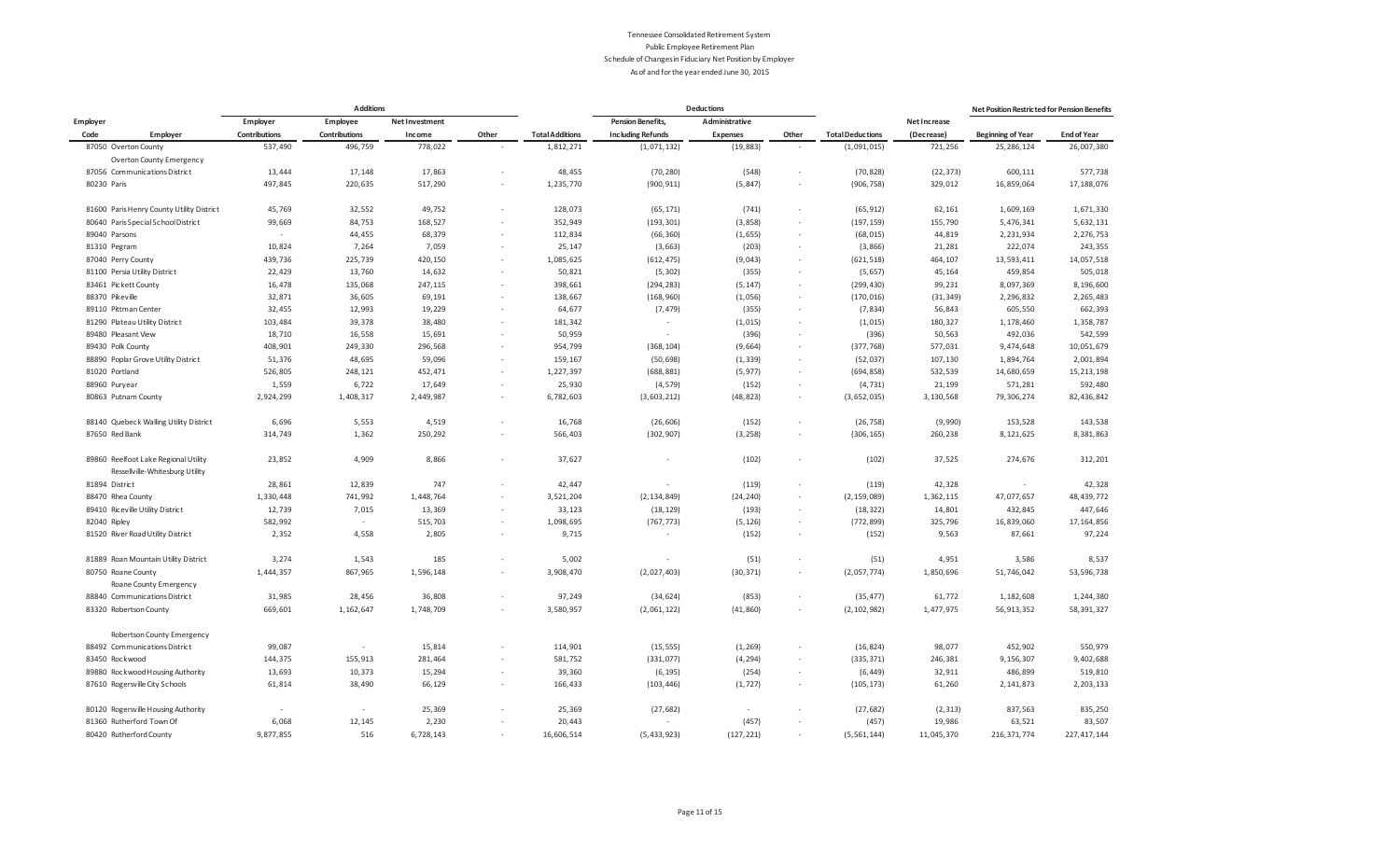|                   |                                                              |                          | <b>Additions</b> |                       |        |                        |                          | <b>Deductions</b> |                          |                         |              | Net Position Restricted for Pension Benefits |                    |
|-------------------|--------------------------------------------------------------|--------------------------|------------------|-----------------------|--------|------------------------|--------------------------|-------------------|--------------------------|-------------------------|--------------|----------------------------------------------|--------------------|
| Employer          |                                                              | Employer                 | Employee         | <b>Net Investment</b> |        |                        | <b>Pension Benefits,</b> | Administrative    |                          |                         | Net Increase |                                              |                    |
| Code              | Employer                                                     | Contributions            | Contributions    | Income                | Other  | <b>Total Additions</b> | <b>Including Refunds</b> | <b>Expenses</b>   | Other                    | <b>Total Deductions</b> | (Decrease)   | <b>Beginning of Year</b>                     | <b>End of Year</b> |
|                   |                                                              |                          |                  |                       |        |                        |                          |                   |                          |                         |              |                                              |                    |
|                   | Rutherford County Emergency<br>88550 Communications District | 28,359                   | $\sim$           | 18,236                |        | 46,595                 | (10, 728)                | (203)             |                          | (10, 931)               | 35,664       | 584,483                                      | 620,147            |
| 89120 Rutledge    |                                                              | 23,068                   | 16,572           | 18,897                |        | 58,537                 | (16, 860)                | (508)             | $\overline{\phantom{a}}$ | (17, 368)               | 41,169       | 602,437                                      | 643,606            |
| 83890 Savannah    |                                                              | 187,496                  | 153,434          | 378,117               |        | 719,047                | (415, 570)               | (3,786)           | $\sim$                   | (419, 356)              | 299,691      | 12, 316, 101                                 | 12,615,792         |
|                   |                                                              |                          |                  |                       |        |                        |                          |                   |                          |                         |              |                                              |                    |
|                   | 88460 Savannah Valley Utility District                       | 68,748                   | 41,515           | 76,545                |        | 186,808                | (79, 118)                | (1,066)           | (431)                    | (80, 615)               | 106,193      | 2,470,504                                    | 2,576,697          |
|                   | 83483 Scott County                                           | 627,706                  | 458,184          | 783,535               |        | 1,869,425              | (1, 135, 369)            | (19, 101)         | $\sim$                   | (1, 154, 470)           | 714,955      | 25,474,529                                   | 26, 189, 484       |
|                   | <b>Scott County Emergency</b>                                |                          |                  |                       |        |                        |                          |                   |                          |                         |              |                                              |                    |
|                   | 81882 Communications District                                | 1,142                    | 1,483            | 3,161                 |        | 5,786                  | (12, 767)                | (51)              | $\overline{\phantom{a}}$ | (12, 818)               | (7,032)      | 107,691                                      | 100,659            |
|                   | Second South Cheatham Utility                                |                          |                  |                       |        |                        |                          |                   |                          |                         |              |                                              |                    |
| 81887 District    |                                                              | 71,502                   | 22,903           | 15,088                |        | 109,493                | $\sim$                   | (508)             | $\epsilon$               | (508)                   | 108,985      | 442,919                                      | 551,904            |
| 83340 Selmer      |                                                              | 409,986                  |                  | 314,958               |        | 724,944                | (354, 733)               | (3, 767)          | $\overline{\phantom{a}}$ | (358, 500)              | 366,444      | 10,200,476                                   | 10,566,920         |
|                   | 80302 Sequatchie County                                      | 466,092                  | 273,567          | 500,357               |        | 1,240,016              | (749, 150)               | (11, 978)         | $\overline{\phantom{a}}$ | (761, 128)              | 478,888      | 16, 203, 268                                 | 16,682,156         |
|                   |                                                              |                          |                  |                       |        |                        |                          |                   |                          |                         |              |                                              |                    |
|                   | Sequatchie County Emergency                                  |                          |                  |                       |        |                        |                          |                   |                          |                         |              |                                              |                    |
|                   | 81430 Communications District                                | 8,293                    | 9,343            | 4,791                 |        | 22,427                 | (16, 981)                | (305)             | $\overline{\phantom{a}}$ | (17, 286)               | 5,141        | 155,386                                      | 160,527            |
|                   | Sequatchie Valley Planning and                               |                          |                  |                       |        |                        |                          |                   |                          |                         |              |                                              |                    |
|                   | 89360 Development Agency                                     | 139,594                  | 102,342          | 145,890               |        | 387,826                | (141, 061)               | (4, 177)          | $\overline{\phantom{a}}$ | (145, 238)              | 242,588      | 4,688,496                                    | 4,931,084          |
|                   | 87860 Sevier County                                          | 3,595,625                | 1,891,110        | 3,588,942             | $\sim$ | 9,075,677              | (3, 350, 941)            | (67, 022)         | $\sim$                   | (3, 417, 963)           | 5,657,714    | 115, 617, 768                                | 121, 275, 482      |
|                   | Sevier County Economic                                       |                          |                  |                       |        |                        |                          |                   |                          |                         |              |                                              |                    |
|                   | 81470 Development Council                                    | 28,827                   | 6,348            | 13,909                |        | 49,084                 | (14, 347)                | (152)             | $\sim$                   | (14, 499)               | 34,585       | 441,271                                      | 475,856            |
|                   | Sevier County Emergency                                      |                          |                  |                       |        |                        |                          |                   |                          |                         |              |                                              |                    |
|                   | 88411 Communications District                                | 14,449                   | 7,612            | 30,731                |        | 52,792                 | (38, 231)                | (203)             | $\sim$                   | (38, 434)               | 14,358       | 1,005,983                                    | 1,020,341          |
|                   | 86090 Sevier County Utility District                         | 410,661                  | 184,484          | 291,862               |        | 887,007                | (299, 567)               | (3,685)           | $\overline{\phantom{a}}$ | (303, 252)              | 583,755      | 9,353,155                                    | 9,936,910          |
|                   | 88640 Sevier Solid Waste                                     | 101, 161                 |                  | 51,339                |        | 152,500                | (28, 678)                | (964)             |                          | (29, 642)               | 122,858      | 1,635,604                                    | 1,758,462          |
| 89070 Sevierville |                                                              | 865,145                  | 493,240          | 728,032               |        | 2,086,417              | (452, 062)               | (11,083)          | $\overline{\phantom{a}}$ | (463, 145)              | 1,623,272    | 23, 190, 496                                 | 24, 813, 768       |
|                   | Shelby County Emergency                                      |                          |                  |                       |        |                        |                          |                   |                          |                         |              |                                              |                    |
|                   | 88400 Communications District                                | 59,992                   | $\sim$           | 32,732                |        | 92,724                 | (31, 891)                | (305)             | $\overline{\phantom{a}}$ | (32, 196)               | 60,528       | 1,048,847                                    | 1,109,375          |
|                   | 87800 Shelby County Officials                                | 10,225                   | 5,399            | 24,071                | $\sim$ | 39,695                 | (52, 699)                | (51)              | $\sim$                   | (52, 750)               | (13, 055)    | 800,070                                      | 787,015            |
|                   | Shelby County Unified School                                 |                          |                  |                       |        |                        |                          |                   |                          |                         |              |                                              |                    |
| 80270 District    |                                                              | 13, 222, 600             | 7, 133, 212      | 21,631,906            | 358    | 41,988,076             | (42, 150, 465)           | (193, 162)        | $\overline{\phantom{a}}$ | (42, 343, 627)          | (355, 551)   | 712,390,426                                  | 712,034,875        |
|                   | 81420 Siam Utility District                                  | 11,065                   | 3,783            | 5,987                 |        | 20,835                 |                          | (102)             | $\overline{\phantom{a}}$ | (102)                   | 20,733       | 187,000                                      | 207,733            |
|                   | 88710 Signal Mountain                                        | 267,550                  | 128,542          | 197,493               |        | 593,585                | (354, 485)               | (3, 330)          | $\sim$                   | (357, 815)              | 235,770      | 6,393,162                                    | 6,628,932          |
|                   | 82060 Smith County                                           | 541,749                  | 380,541          | 545,638               |        | 1,467,928              | (845, 349)               | (16,009)          | $\sim$                   | (861, 358)              | 606,570      | 17,684,271                                   | 18,290,841         |
|                   | 88390 Smith Utility District                                 | 60,581                   | $\sim$           | 41,519                |        | 102,100                | (22, 684)                | (457)             | $\overline{\phantom{a}}$ | (23, 141)               | 78,959       | 1,329,300                                    | 1,408,259          |
|                   | Smyrna-Rutherford County                                     |                          |                  |                       |        |                        |                          |                   |                          |                         |              |                                              |                    |
|                   | 80790 Airport Authority                                      | 74,909                   |                  | 44,302                |        | 119,211                | (16, 726)                | (498)             | $\sim$                   | (17, 224)               | 101,987      | 1,409,592                                    | 1,511,579          |
|                   | 89340 Sneedville Utility District                            | 13,442                   | 6,450            | 8,609                 |        | 28,501                 | (12, 296)                | (203)             | $\sim$                   | (12, 499)               | 16,002       | 275,840                                      | 291,842            |
|                   | 88580 Soddy Daisy                                            | 389,324                  | 160,954          | 242,789               |        | 793,067                | (338, 210)               | (3, 929)          | $\overline{\phantom{a}}$ | (342, 139)              | 450,928      | 7,778,917                                    | 8,229,845          |
|                   | 81080 Somerville                                             | 104,534                  | 85,824           | 199,291               |        | 389,649                | (320, 192)               | (2, 243)          | $\sim$                   | (322, 435)              | 67,214       | 6,536,734                                    | 6,603,948          |
|                   | South Carroll Special School                                 |                          |                  |                       |        |                        |                          |                   |                          |                         |              |                                              |                    |
| 89400 District    |                                                              | 8,956                    | 14,445           | 16,464                |        | 39,865                 | (2, 953)                 | (904)             |                          | (3, 857)                | 36,008       | 524,747                                      | 560,755            |
|                   | 89020 South Carthage                                         | 27,318                   | 13,223           | 20,326                |        | 60,867                 | (31, 698)                | (396)             | $\sim$                   | (32,094)                | 28,773       | 655,697                                      | 684,470            |
|                   | South Central Human Resource                                 |                          |                  |                       |        |                        |                          |                   |                          |                         |              |                                              |                    |
| 87030 Agency      |                                                              | $\overline{\phantom{a}}$ |                  | 57,285                |        | 57,285                 | (2,882)                  | $\sim$            |                          | (2,882)                 | 54,403       | 1,861,407                                    | 1,915,810          |
|                   | South Central Tennessee                                      |                          |                  |                       |        |                        |                          |                   |                          |                         |              |                                              |                    |
|                   | 81071 Development District                                   | 231,561                  | 33               | 139,916               |        | 371,510                | (114,009)                | (2, 132)          |                          | (116, 141)              | 255,369      | 4,475,604                                    | 4,730,973          |
|                   | South Central Tennessee                                      |                          |                  |                       |        |                        |                          |                   |                          |                         |              |                                              |                    |
|                   | 81190 Workforce Board                                        | 256,039                  |                  | 138,399               |        | 394,438                | (33, 942)                | (1, 827)          | $\overline{\phantom{a}}$ | (35, 769)               | 358,669      | 4,383,480                                    | 4,742,149          |
|                   |                                                              |                          |                  |                       |        |                        |                          |                   |                          |                         |              |                                              |                    |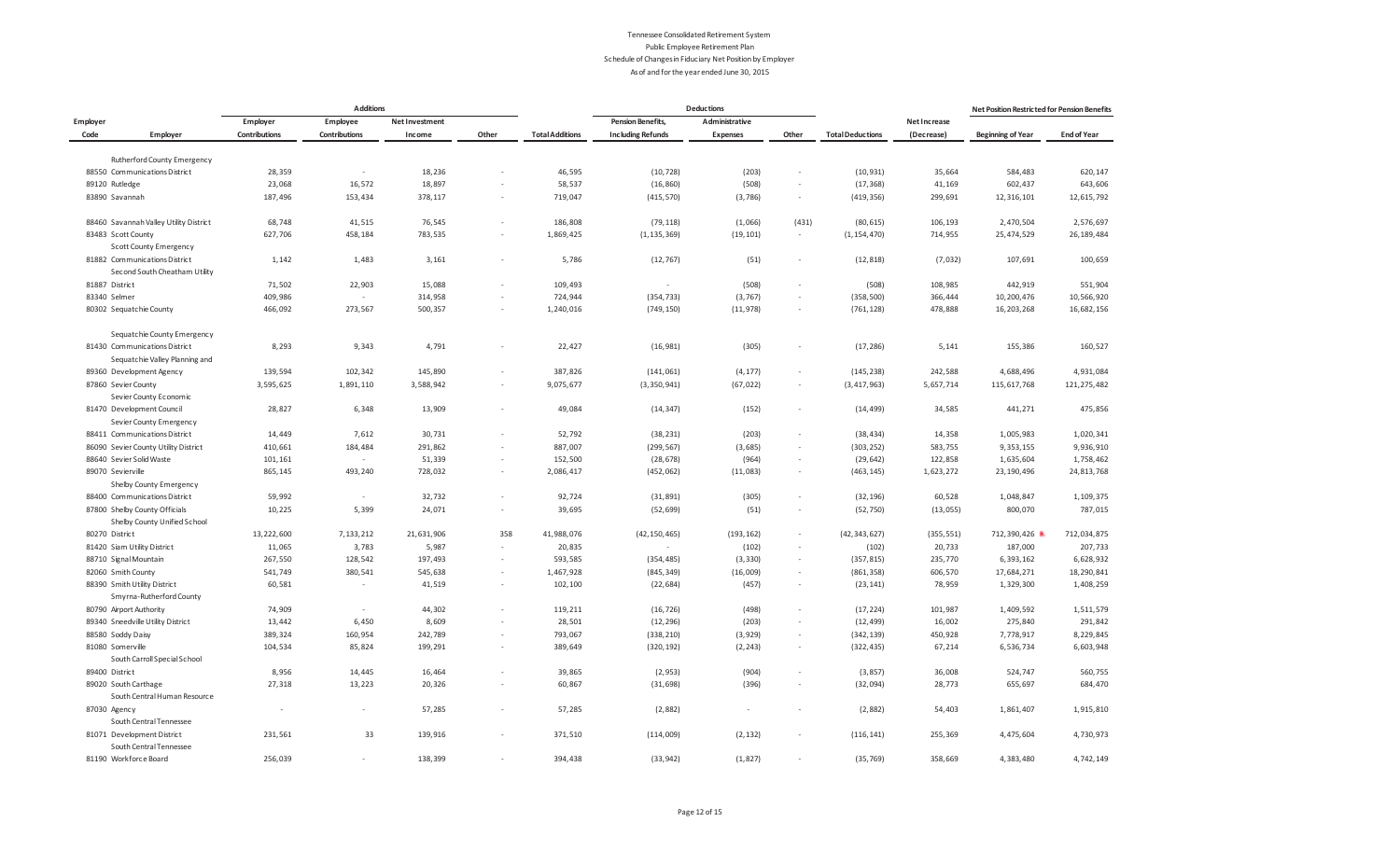|          |                                                                               | <b>Additions</b> |                          |                |                          |                        | <b>Deductions</b>        |                 |                          |                         |              | Net Position Restricted for Pension Benefits |                    |
|----------|-------------------------------------------------------------------------------|------------------|--------------------------|----------------|--------------------------|------------------------|--------------------------|-----------------|--------------------------|-------------------------|--------------|----------------------------------------------|--------------------|
| Employer |                                                                               | Employer         | Employee                 | Net Investment |                          |                        | <b>Pension Benefits,</b> | Administrative  |                          |                         | Net Increase |                                              |                    |
| Code     | Employer                                                                      | Contributions    | Contributions            | Income         | Other                    | <b>Total Additions</b> | <b>Including Refunds</b> | <b>Expenses</b> | Other                    | <b>Total Deductions</b> | (Decrease)   | <b>Beginning of Year</b>                     | <b>End of Year</b> |
|          |                                                                               |                  |                          |                |                          |                        |                          |                 |                          |                         |              |                                              |                    |
|          | 87750 South Elizabethton Utility District                                     | 17,288           | 9,365                    | 32,919         |                          | 59,572                 | (70, 957)                | (274)           | ٠                        | (71, 231)               | (11, 659)    | 1,091,099                                    | 1,079,440          |
|          | 88350 South Fulton                                                            |                  | 3,671                    | 44,075         |                          | 47,746                 | (47, 746)                | (102)           |                          | (47, 848)               | (102)        | 1,453,124                                    | 1,453,022          |
|          | 81510 South Pittsburg                                                         | 152,429          | $\sim$                   | 42,157         |                          | 194,586                | (34, 023)                | (2,081)         |                          | (36, 104)               | 158,482      | 1,310,584                                    | 1,469,066          |
|          | Southeast Tennessee                                                           |                  |                          |                |                          |                        |                          |                 |                          |                         |              |                                              |                    |
|          | 88610 Development District                                                    | 695,348          | $\overline{\phantom{a}}$ | 301,635        |                          | 996,983                | (499, 003)               | (4, 202)        | $\overline{\phantom{a}}$ | (503, 205)              | 493,778      | 9,697,617                                    | 10, 191, 395       |
|          | Southeast Tennessee Human                                                     |                  |                          |                |                          |                        |                          |                 |                          |                         |              |                                              |                    |
|          | 88810 Resource Agency                                                         | 97,979           | 176,221                  | 220,097        |                          | 494,297                | (216, 136)               | (6, 829)        |                          | (222, 965)              | 271,332      | 7,120,570                                    | 7,391,902          |
|          | Southwest Human Resource                                                      |                  |                          |                |                          |                        |                          |                 |                          |                         |              |                                              |                    |
|          | 87676 Agency<br>Southwest Tennessee                                           | 780,132          | $\overline{\phantom{a}}$ | 466,876        | $\sim$                   | 1,247,008              | (450, 112)               | (12, 035)       | ٠                        | (462, 147)              | 784,861      | 14,999,761                                   | 15,784,622         |
|          | 89650 Development District                                                    | 166,488          | $\sim$                   | 80,483         |                          | 246,971                | (49, 967)                | (1, 583)        | $\overline{\phantom{a}}$ | (51, 550)               | 195,421      | 2,555,695                                    | 2,751,116          |
|          | 83150 Sparta                                                                  | 364,614          | 161,764                  | 385,678        | ×.                       | 912,056                | (801, 900)               | (4, 142)        | $\overline{\phantom{a}}$ | (806, 042)              | 106,014      | 12,662,231                                   | 12,768,245         |
|          | 83100 Spencer                                                                 | 34,967           | 20,642                   | 34,825         |                          | 90,434                 | (43, 941)                | (558)           | $\overline{\phantom{a}}$ | (44, 499)               | 45,935       | 1, 125, 131                                  | 1,171,066          |
|          | 89450 Spring City                                                             | 84,181           | 47,994                   | 61,953         | $\sim$                   | 194,128                | (84, 815)                | (1, 482)        | $\sim$                   | (86, 297)               | 107,831      | 1,988,606                                    | 2,096,437          |
|          | 88820 Spring Hill                                                             | 431,925          | 395,537                  | 287,276        |                          | 1,114,738              | (259, 939)               | (9, 765)        | $\sim$                   | (269, 704)              | 845,034      | 9,048,561                                    | 9,893,595          |
|          |                                                                               |                  | 2,334                    |                | $\sim$                   | 2,272,070              |                          |                 |                          | (963, 210)              |              | 35, 953, 584                                 | 37, 262, 444       |
|          | 80480 Springfield                                                             | 1,159,343        |                          | 1,110,393      |                          |                        | (951, 863)               | (11, 347)       |                          |                         | 1,308,860    |                                              |                    |
|          | 30000 State of Tennessee Closed State<br>and Higher Education Pension<br>Plan | 392,466,697      | 915,705                  | 407,762,482    | 17, 333, 187             | 818,478,071            | (788, 612, 206)          | (2,802,279)     | $\epsilon$               | (791, 414, 485)         | 27,063,586   | 13,430,682,966                               | 13, 457, 746, 552  |
|          | 30041 State of Tennessee State and                                            | 4,214,303        | 5, 153, 601              | 142,402        |                          | 9,510,306              | (9,621)                  | (183, 568)      |                          | (193, 189)              | 9,317,117    |                                              | 9, 317, 117        |
|          | <b>Higher Education Employee</b><br>Retirement Plan                           |                  |                          |                |                          |                        |                          |                 |                          |                         |              |                                              |                    |
|          | 81540 Stewart County                                                          | 416,742          | 298,527                  | 308,397        |                          | 1,023,666              | (354, 203)               | (11, 977)       |                          | (366, 180)              | 657,486      | 9,841,700                                    | 10,499,186         |
|          | 80820 Sullivan County                                                         | 5,272,228        | 314,187                  | 4,990,588      | $\overline{\phantom{a}}$ | 10,577,003             | (8, 333, 619)            | (54, 252)       | $\overline{\phantom{a}}$ | (8, 387, 871)           | 2, 189, 132  | 163, 437, 714                                | 165,626,846        |
|          | Sullivan County Emergency                                                     |                  |                          |                |                          |                        |                          |                 |                          |                         |              |                                              |                    |
|          | 88410 Communications District                                                 | 11,709           | $\sim$                   | 24,868         | $\sim$                   | 36,577                 | (9, 278)                 | (203)           | ٠                        | (9,481)                 | 27,096       | 806,324                                      | 833,420            |
|          | 83361 Sumner County                                                           | 7,084,326        | 1,120                    | 4,719,154      | $\sim$                   | 11,804,600             | (5,643,093)              | (107, 840)      | ٠                        | (5,750,933)             | 6,053,667    | 152, 315, 936                                | 158, 369, 603      |
|          | 81350 Surgoinsville                                                           | 30,003           | 10,082                   | 8,185          | $\overline{\phantom{a}}$ | 48,270                 | (10, 518)                | (305)           | $\sim$                   | (10, 823)               | 37,447       | 251,141                                      | 288,588            |
|          | 83580 Sweetwater                                                              | 228,652          | 161,811                  | 340,147        |                          | 730,610                | (493, 492)               | (5, 479)        | $\overline{\phantom{a}}$ | (498, 971)              | 231,639      | 11,099,862                                   | 11,331,501         |
|          | 87756 Sweetwater Housing Authority                                            | 834              | 11,581                   | 26,174         |                          | 38,589                 | (9,692)                  | (295)           | ٠                        | (9,987)                 | 28,602       | 848,578                                      | 877,180            |
|          | Sylvia-Tennessee City-Pond                                                    |                  |                          |                |                          |                        |                          |                 |                          |                         |              |                                              |                    |
|          | 89740 Utility District                                                        | 30,320           | 8,623                    | 19,363         |                          | 58,306                 | (37,050)                 | (213)           | ٠                        | (37, 263)               | 21,043       | 629,627                                      | 650,670            |
|          | 89170 Tazewell                                                                | 37,504           | 19,634                   | 31,697         |                          | 88,835                 | (34, 792)                | (660)           |                          | (35, 452)               | 53,383       | 1,018,333                                    | 1,071,716          |
|          | 88440 Tellico Area Service System                                             | 49,997           | 50,603                   | 52,779         | $\sim$                   | 153,379                | (21, 667)                | (1,035)         | $\sim$                   | (22, 702)               | 130,677      | 1,678,723                                    | 1,809,400          |
|          | 80200 Tellico Plains                                                          | $\sim$           | 5,800                    | 9,566          |                          | 15,366                 | (14, 608)                | (244)           | $\sim$                   | (14, 852)               | 514          | 315,079                                      | 315,593            |
|          | 87150 Tenn Educ Assn                                                          | 613,658          | 175,631                  | 844,408        | $\sim$                   | 1,633,697              | (2,469,196)              | (1, 907)        | $\sim$                   | (2, 471, 103)           | (837, 406)   | 28, 257, 581                                 | 27,420,175         |
|          | 87720 Tenn Sheriffs Assn Inc<br>Tennessee Association Of                      | 7,641            | $\sim$                   | 20,035         | $\sim$                   | 27,676                 | (26, 897)                | (213)           | $\overline{\phantom{a}}$ | (27, 110)               | 566          | 660,256                                      | 660,822            |
|          | 89100 Assessing Officers                                                      | 17,289           | $\sim$                   | 6,204          | $\sim$                   | 23,493                 | (10, 537)                | (51)            | ٠                        | (10, 588)               | 12,905       | 197,378                                      | 210,283            |
|          | Tennessee Community Services                                                  |                  |                          |                |                          |                        |                          |                 |                          |                         |              |                                              |                    |
|          | 88055 Agency                                                                  |                  |                          | 1,617,567      |                          | 1,617,567              | (1, 375, 464)            | (4,007)         |                          | (1, 379, 471)           | 238,096      | 53, 209, 751                                 | 53,447,847         |
|          | Tennessee County Commissioners                                                |                  |                          |                |                          |                        |                          |                 |                          |                         |              |                                              |                    |
|          | 80052 Association                                                             | 11,591           |                          | 20,544         | $\sim$                   | 32,135                 | (35, 943)                | (51)            | $\overline{\phantom{a}}$ | (35, 994)               | (3, 859)     | 679,209                                      | 675,350            |
|          | Tennessee County Highway                                                      |                  |                          |                |                          |                        |                          |                 |                          |                         |              |                                              |                    |
|          | 80051 Officials Association                                                   | 19,660           |                          | 29,706         |                          | 49,366                 | (36, 246)                | (51)            |                          | (36, 297)               | 13,069       | 972,810                                      | 985,879            |
|          | <b>Tennessee County Services</b>                                              |                  |                          |                |                          |                        |                          |                 |                          |                         |              |                                              |                    |
|          | 80050 Association                                                             |                  |                          | 102,039        |                          | 102,039                | (71, 440)                | (152)           |                          | (71, 592)               | 30.447       | 3,348,867                                    | 3,379,314          |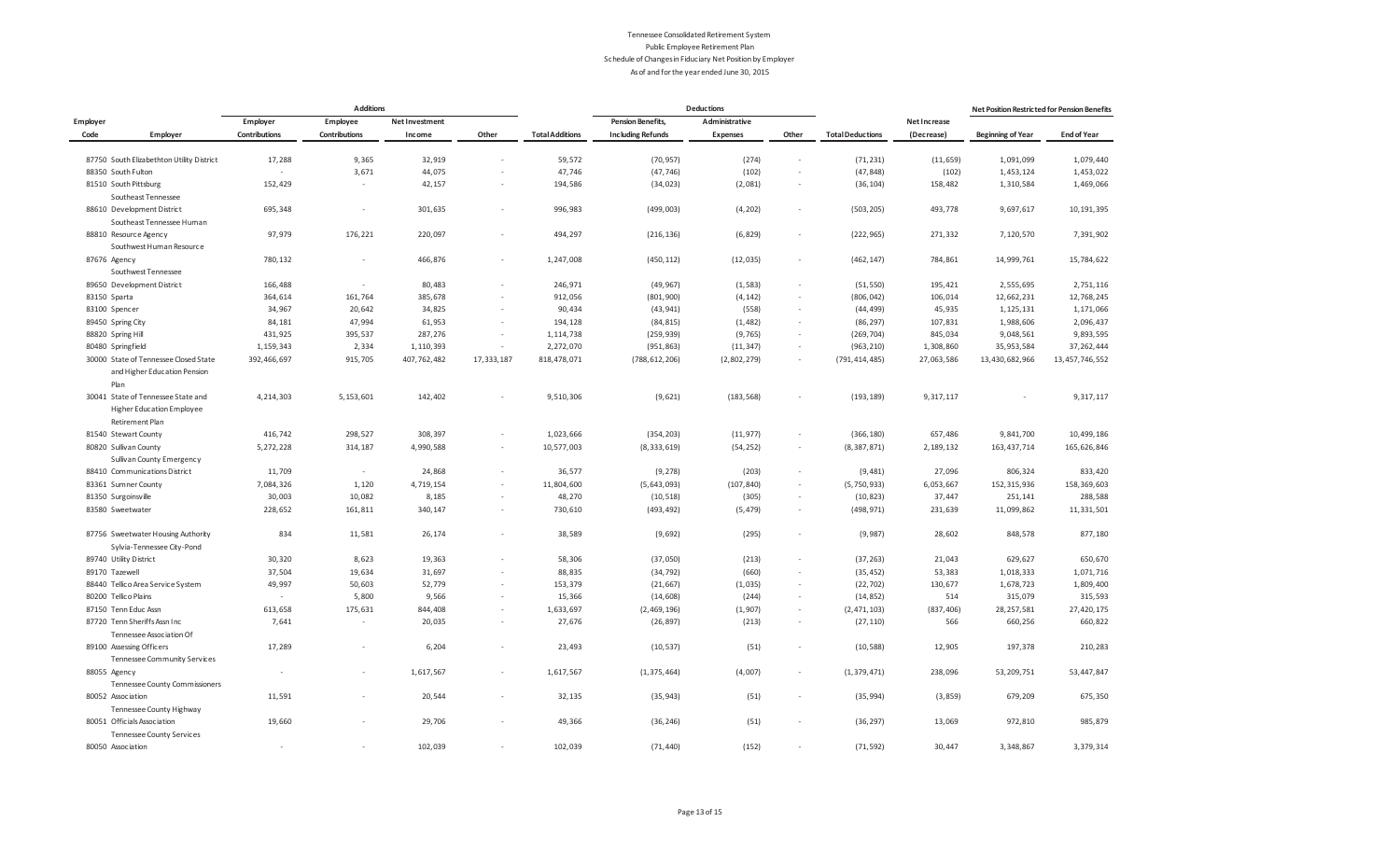|                                                                        |                      | <b>Additions</b>     |                |                          |                        |                          | <b>Deductions</b> |                          |                         | Net Position Restricted for Pension Benefits |                          |                    |
|------------------------------------------------------------------------|----------------------|----------------------|----------------|--------------------------|------------------------|--------------------------|-------------------|--------------------------|-------------------------|----------------------------------------------|--------------------------|--------------------|
| Employer                                                               | Employer             | Employee             | Net Investment |                          |                        | <b>Pension Benefits,</b> | Administrative    |                          |                         | Net Increase                                 |                          |                    |
| Code<br>Employer                                                       | <b>Contributions</b> | <b>Contributions</b> | Income         | Other                    | <b>Total Additions</b> | <b>Including Refunds</b> | Expenses          | Other                    | <b>Total Deductions</b> | (Decrease)                                   | <b>Beginning of Year</b> | <b>End of Year</b> |
| Tennessee Duck River                                                   |                      |                      |                |                          |                        |                          |                   |                          |                         |                                              |                          |                    |
| 81570 Development Agency                                               | 1,355                | 6,579                | 4,375          |                          | 12,309                 |                          | (102)             | ٠                        | (102)                   | 12,207                                       | 138,111                  | 150,318            |
| 87320 Tennessee Historical Society                                     | 5,745                | $\sim$               | 17,053         |                          | 22,798                 | $\overline{\phantom{a}}$ | (102)             | $\overline{\phantom{a}}$ | (102)                   | 22,696                                       | 550,852                  | 573,548            |
| 89460 Tennessee Municipal Bond Fund                                    | 94,122               | $\sim$               | 34,592         | ×.                       | 128,714                | (47, 710)                | (152)             | $\overline{\phantom{a}}$ | (47, 862)               | 80,852                                       | 1,100,009                | 1,180,861          |
| 89590 Tennessee Municipal League                                       | 99,958               |                      | 40,384         | $\sim$                   | 140,342                | $\sim$                   | (365)             | ٠                        | (365)                   | 139,977                                      | 1,261,411                | 1,401,388          |
| Tennessee Municipal League Risk                                        |                      |                      |                |                          |                        |                          |                   |                          |                         |                                              |                          |                    |
| 88600 Pool                                                             | 444,391              | $\sim$               | 247,692        | ×.                       | 692,083                | (266, 470)               | (1, 421)          | $\overline{\phantom{a}}$ | (267, 891)              | 424,192                                      | 7,953,911                | 8,378,103          |
| Tennessee Organization Of                                              |                      |                      |                |                          |                        |                          |                   |                          |                         |                                              |                          |                    |
| 88491 School Superintendents<br>Tennessee School Board                 | 17,722               | 2,440                | 10,052         |                          | 30,214                 | (34, 933)                | (51)              |                          | (34, 984)               | (4, 770)                                     | 333,833                  | 329,063            |
| 87160 Association                                                      | 126,884              | $\sim$               | 106,025        | $\overline{\phantom{a}}$ | 232,909                | (146, 126)               | (457)             | $\overline{\phantom{a}}$ | (146, 583)              | 86,326                                       | 3,452,301                | 3,538,627          |
| Tennessee Secondary School                                             |                      |                      |                |                          |                        |                          |                   |                          |                         |                                              |                          |                    |
| 87170 Athletic Association                                             | 257,758              | $\sim$               | 143,158        |                          | 400,916                | (191, 153)               | (914)             | $\sim$                   | (192, 067)              | 208,849                                      | 4,615,280                | 4,824,129          |
| Tennessee State Employees                                              |                      |                      |                |                          |                        |                          |                   |                          |                         |                                              |                          |                    |
| 80056 Association                                                      | 118,690              | 53,902               | 146,073        | ×                        | 318,665                | (164, 055)               | (954)             | ٠                        | (165,009)               | 153,656                                      | 4,739,012                | 4,892,668          |
| 88700 Tipton County                                                    | 1,782,100            | 922,605              | 1,733,421      | $\sim$                   | 4,438,126              | (2,094,273)              | (34,098)          | $\overline{\phantom{a}}$ | (2, 128, 371)           | 2,309,755                                    | 55,971,731               | 58, 281, 486       |
| 89280 Tipton County ECD                                                | 47,790               | $\sim$               | 26,501         |                          | 74,291                 | (5, 713)                 | (853)             | $\overline{\phantom{a}}$ | (6, 566)                | 67,725                                       | 837,909                  | 905,634            |
| 81890 Town of Huntingdon                                               | 39,348               | 43,335               | 3,089          | $\sim$                   | 85,772                 | $\sim$                   | (1, 441)          | $\overline{\phantom{a}}$ | (1, 441)                | 84,331                                       | 62,967                   | 147,298            |
| 89770 Townsend                                                         | 20,537               | 8,248                | 13,285         |                          | 42,070                 | (6, 360)                 | (213)             | $\epsilon$               | (6, 573)                | 35,497                                       | 421,465                  | 456,962            |
| 87590 Tracy City                                                       | 5,865                | $\sim$               | 11,234         |                          | 17,099                 | (32, 654)                | $\sim$            | ×,                       | (32, 654)               | (15, 555)                                    | 378,136                  | 362,581            |
| 83070 Trenton                                                          | 38,783               | 138,510              | 286,889        |                          | 464,182                | (385, 787)               | (3, 715)          | $\overline{\phantom{a}}$ | (389, 502)              | 74,680                                       | 9,415,213                | 9,489,893          |
| 85080 Trenton Special School District                                  | 55,553               | 70,144               | 139,984        | $\sim$                   | 265,681                | (182, 189)               | (3, 319)          | $\overline{\phantom{a}}$ | (185, 508)              | 80,173                                       | 4,574,962                | 4,655,135          |
| 83440 Tri Cities Airport Commision                                     | 283,053              | $\sim$               | 238,941        |                          | 521,994                | (415, 589)               | (1, 776)          | $\sim$                   | (417, 365)              | 104,629                                      | 7,825,214                | 7,929,843          |
| 83441 Tri Cities Regional Airport                                      | 20,529               | $\sim$               | 740            | $\overline{\phantom{a}}$ | 21,269                 | $\sim$                   | (324)             | $\overline{\phantom{a}}$ | (324)                   | 20,945                                       | 13,912                   | 34,857             |
| 81895 Tullahoma                                                        | 30,332               | 26,239               | 1,002          | $\sim$                   | 57,573                 | $\sim$                   | (565)             | $\overline{\phantom{a}}$ | (565)                   | 57,008                                       | $\sim$                   | 57,008             |
| 89700 Tusculum                                                         | 10,958               | 5,955                | 7,055          | $\sim$                   | 23,968                 |                          | (203)             | ٠                        | (203)                   | 23,765                                       | 220,013                  | 243,778            |
| 89660 Unicoi                                                           | 7,472                | 7,248                | 2,021          | $\sim$                   | 16,741                 | (130)                    | (203)             | $\overline{\phantom{a}}$ | (333)                   | 16,408                                       | 57,671                   | 74,079             |
| 83530 Unicoi County                                                    | 486,697              | 286,181              | 516,295        | ×                        | 1,289,173              | (956, 791)               | (10, 989)         | $\epsilon$               | (967, 780)              | 321,393                                      | 16,875,103               | 17, 196, 496       |
| 80440 Union City                                                       | 279,434              | 253,597              | 813,306        | $\sim$                   | 1,346,337              | (1, 136, 536)            | (5,896)           | $\overline{\phantom{a}}$ | (1, 142, 432)           | 203,905                                      | 26,711,519               | 26,915,424         |
| 83030 Union City Board of Education                                    | 113,671              | 65,479               | 140,429        | ×                        | 319,579                | (209, 280)               | (3, 145)          | ٠                        | (212, 425)              | 107,154                                      | 4,581,573                | 4,688,727          |
| 83571 Union County                                                     | 234,294              | 186,541              | 193,958        | ٠                        | 614,793                | (203, 774)               | (5, 673)          | $\overline{\phantom{a}}$ | (209, 447)              | 405,346                                      | 6,208,702                | 6,614,048          |
| 83570 Union County Board of Education<br><b>Union County Emergency</b> | 202,052              | 167,818              | 253,356        |                          | 623,226                | (338, 367)               | (8, 180)          | $\overline{\phantom{a}}$ | (346, 547)              | 276,679                                      | 8,223,217                | 8,499,896          |
| 88150 Communications District<br>Upper Cumberland Human                | 13,419               | 10,517               | 7,755          |                          | 31,691                 | (19, 947)                | (355)             |                          | (20, 302)               | 11,389                                       | 249,981                  | 261,370            |
| 81530 Resource Agency                                                  | 292,707              | 223,782              | 144,292        | $\overline{\phantom{a}}$ | 660,781                | (96, 528)                | (7, 694)          | $\overline{\phantom{a}}$ | (104, 222)              | 556,559                                      | 4,478,832                | 5,035,391          |
| Upper East Tennessee Human                                             |                      |                      |                |                          |                        |                          |                   |                          |                         |                                              |                          |                    |
| 89600 Development Agency                                               | 173,904              | 214,658              | 329,866        |                          | 718,428                | (489, 162)               | (10, 790)         |                          | (499, 952)              | 218,476                                      | 10,751,314               | 10,969,790         |
| 82090 Van Buren County                                                 | 274,646              | 148,427              | 217,220        | $\sim$                   | 640,293                | (418, 137)               | (5, 977)          | $\overline{\phantom{a}}$ | (424, 114)              | 216, 179                                     | 7,056,102                | 7,272,281          |
| Van Buren County Emergency                                             |                      |                      |                |                          |                        |                          |                   |                          |                         |                                              |                          |                    |
| 81300 Communications District                                          | 7,384                | 6,701                | 3,155          |                          | 17,240                 | (1,400)                  | (244)             |                          | (1, 644)                | 15,596                                       | 96,235                   | 111,831            |
| 81893 Vanleer                                                          | 1,485                | 3,174                | 59             |                          | 4,718                  | $\sim$                   | (40)              |                          | (40)                    | 4,678                                        | $\sim$                   | 4,678              |
| 88530 Veterans Home Board                                              | 1,072,613            | $\sim$               | 613,736        |                          | 1,686,349              | (294, 866)               | (25, 792)         | $\epsilon$               | (320, 658)              | 1,365,691                                    | 19,551,142               | 20,916,833         |
| 89900 Vonore                                                           | 43,644               | 27,244               | 34,959         | ×.                       | 105,847                | (29,068)                 | (771)             | ٠                        | (29, 839)               | 76,008                                       | 1, 114, 538              | 1,190,546          |
|                                                                        |                      |                      |                |                          |                        |                          |                   |                          |                         |                                              |                          |                    |